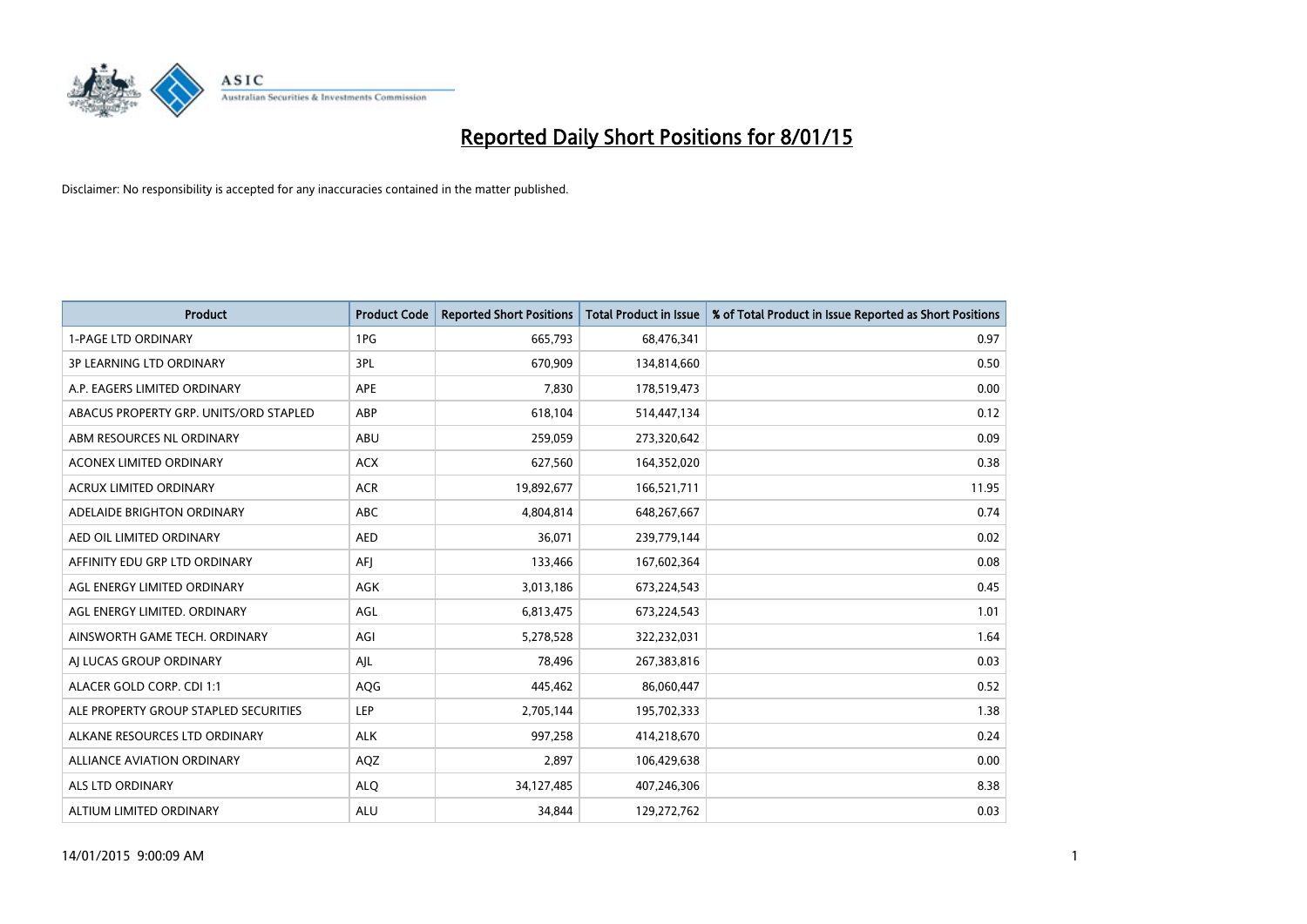

| <b>Product</b>                          | <b>Product Code</b> | <b>Reported Short Positions</b> | <b>Total Product in Issue</b> | % of Total Product in Issue Reported as Short Positions |
|-----------------------------------------|---------------------|---------------------------------|-------------------------------|---------------------------------------------------------|
| ALUMINA LIMITED ORDINARY                | <b>AWC</b>          | 15,754,864                      | 2,806,225,615                 | 0.56                                                    |
| AMALGAMATED HOLDINGS ORDINARY           | <b>AHD</b>          | 287                             | 157,917,136                   | 0.00                                                    |
| AMCOM TELECOMM. ORDINARY                | AMM                 | 3,181,899                       | 266,399,148                   | 1.19                                                    |
| AMCOR LIMITED ORDINARY                  | <b>AMC</b>          | 13,097,038                      | 1,206,684,923                 | 1.09                                                    |
| AMP CAPITAL CHINA ORDINARY UNITS        | AGF                 | 8,488                           | 374,593,484                   | 0.00                                                    |
| AMP LIMITED ORDINARY                    | AMP                 | 11,395,218                      | 2,957,737,964                 | 0.39                                                    |
| ANSELL LIMITED ORDINARY                 | <b>ANN</b>          | 5,006,214                       | 153,139,924                   | 3.27                                                    |
| ANTARES ENERGY LTD ORDINARY             | AZZ                 | 468,674                         | 242,000,000                   | 0.19                                                    |
| ANZ BANKING GRP LTD ORDINARY            | ANZ                 | 18,368,763                      | 2,756,650,267                 | 0.67                                                    |
| APA GROUP STAPLED SECURITIES            | <b>APA</b>          | 16,676,147                      | 980,917,175                   | 1.70                                                    |
| APN NEWS & MEDIA ORDINARY               | <b>APN</b>          | 3,227,677                       | 1,029,041,356                 | 0.31                                                    |
| APN OUTDOOR GRP ORDINARY                | <b>APO</b>          | 194                             | 166,614,509                   | 0.00                                                    |
| AQUARIUS PLATINUM. ORDINARY             | <b>AOP</b>          | 2,844,259                       | 1,501,979,560                 | 0.19                                                    |
| ARAFURA RESOURCE LTD ORDINARY           | <b>ARU</b>          | 2,000                           | 441,270,644                   | 0.00                                                    |
| ARB CORPORATION ORDINARY                | <b>ARP</b>          | 746,232                         | 79,156,214                    | 0.94                                                    |
| ARDENT LEISURE GROUP STAPLED SECURITIES | AAD                 | 5,649,745                       | 438,666,245                   | 1.29                                                    |
| ARENA REIT. STAPLED                     | <b>ARF</b>          | 90,983                          | 211,605,103                   | 0.04                                                    |
| ARISTOCRAT LEISURE ORDINARY             | ALL                 | 858,403                         | 631,322,253                   | 0.14                                                    |
| ARRIUM LTD ORDINARY                     | ARI                 | 97,778,445                      | 2,937,293,755                 | 3.33                                                    |
| ASALEO CARE LIMITED ORDINARY            | AHY                 | 6,558,272                       | 603,469,434                   | 1.09                                                    |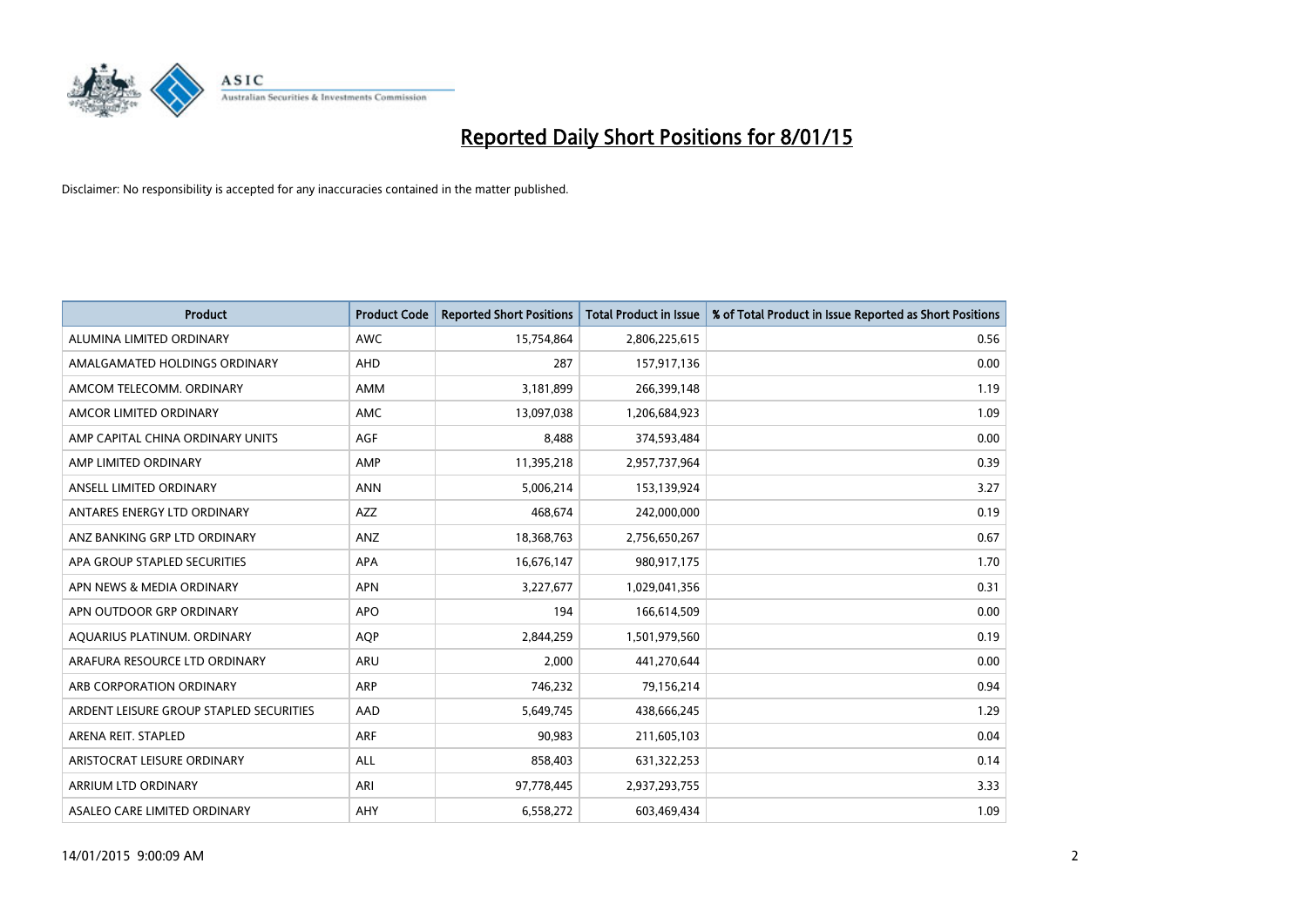

| <b>Product</b>                            | <b>Product Code</b> | <b>Reported Short Positions</b> | <b>Total Product in Issue</b> | % of Total Product in Issue Reported as Short Positions |
|-------------------------------------------|---------------------|---------------------------------|-------------------------------|---------------------------------------------------------|
| ASCIANO LIMITED ORDINARY                  | <b>AIO</b>          | 3,826,329                       | 975,385,664                   | 0.39                                                    |
| ASG GROUP LIMITED ORDINARY                | ASZ                 | 30,918                          | 206,720,839                   | 0.01                                                    |
| ASHLEY SERVICES GRP ORDINARY              | ASH                 | 222,411                         | 150,000,000                   | 0.15                                                    |
| ASPEN GROUP ORD/UNITS STAPLED             | <b>APZ</b>          | 95,829                          | 113,183,450                   | 0.08                                                    |
| ASPIRE MINING LTD ORDINARY                | <b>AKM</b>          | 1,000,001                       | 703,463,306                   | 0.14                                                    |
| ASTRO JAP PROP GROUP STAPLED US PROHIBIT. | AJA                 | 105,644                         | 67,183,619                    | 0.16                                                    |
| ASX LIMITED ORDINARY                      | ASX                 | 6,103,891                       | 193,595,162                   | 3.15                                                    |
| ATLAS IRON LIMITED ORDINARY               | <b>AGO</b>          | 93,947,768                      | 919,475,619                   | 10.22                                                   |
| ATRUM COAL NL ORDINARY                    | <b>ATU</b>          | 71,953                          | 170,142,959                   | 0.04                                                    |
| AUCKLAND INTERNATION ORDINARY             | <b>AIA</b>          | 105,004                         | 1,190,484,097                 | 0.01                                                    |
| AURIZON HOLDINGS LTD ORDINARY             | AZJ                 | 2,542,344                       | 2,124,116,483                 | 0.12                                                    |
| AUSDRILL LIMITED ORDINARY                 | ASL                 | 21,950,474                      | 312,277,224                   | 7.03                                                    |
| AUSENCO LIMITED ORDINARY                  | AAX                 | 478,907                         | 168,449,799                   | 0.28                                                    |
| AUSNET SERVICES STAPLED SECURITIES        | <b>AST</b>          | 36,853,302                      | 3,466,913,009                 | 1.06                                                    |
| AUST INDUSTRIAL REIT UNIT                 | ANI                 | 115,094                         | 96,288,031                    | 0.12                                                    |
| AUSTAL LIMITED ORDINARY                   | ASB                 | 56,564                          | 346,772,567                   | 0.02                                                    |
| AUSTBROKERS HOLDINGS ORDINARY             | <b>AUB</b>          | 64,107                          | 61,740,597                    | 0.10                                                    |
| AUSTEX OIL LIMITED ORDINARY               | <b>AOK</b>          | 62,000                          | 558,571,402                   | 0.01                                                    |
| AUSTIN ENGINEERING ORDINARY               | ANG                 | 395,843                         | 84,274,004                    | 0.47                                                    |
| AUSTIN EXPLORATION ORDINARY               | <b>AKK</b>          | 1,855,649                       | 327,862,790                   | 0.57                                                    |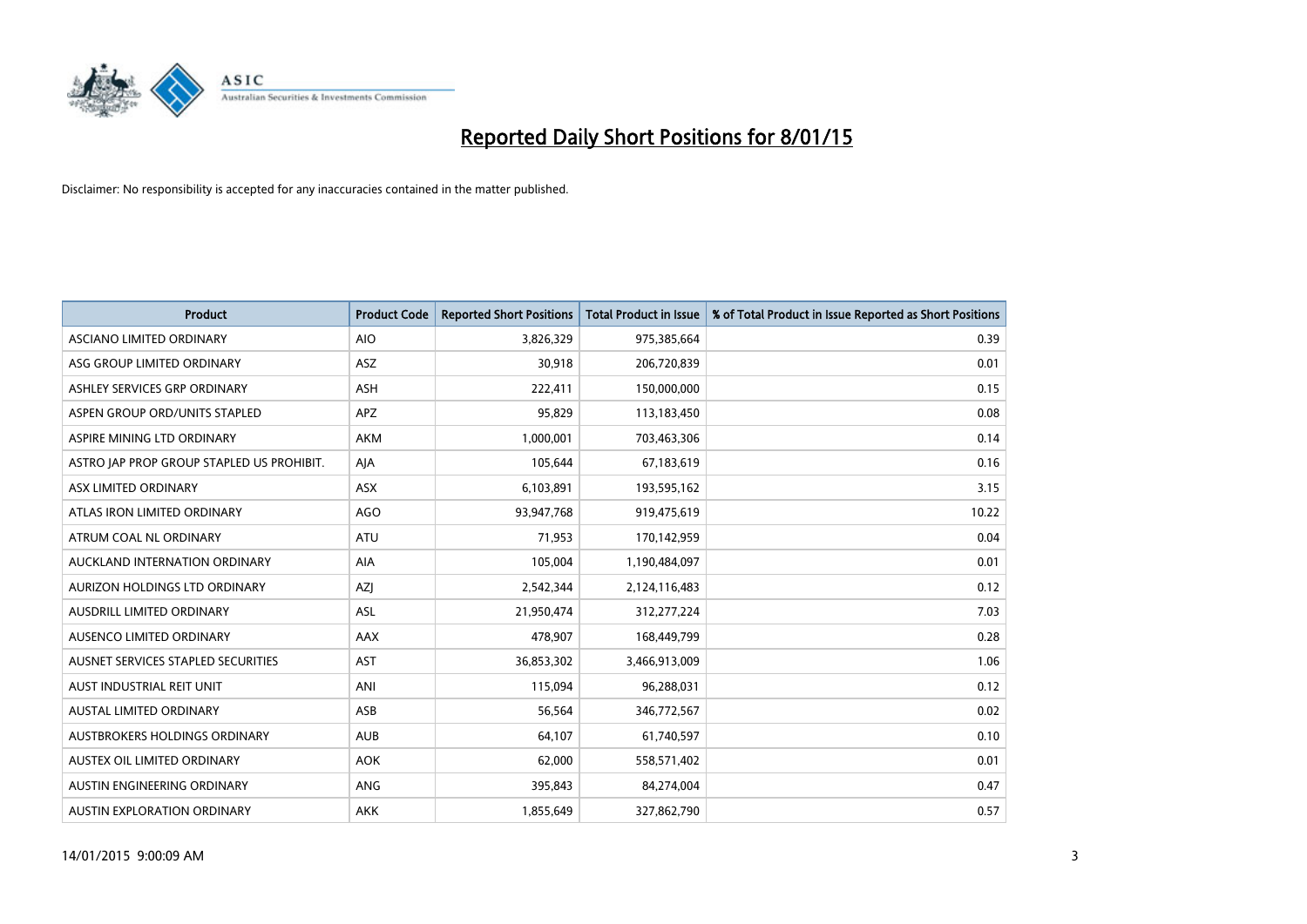

| <b>Product</b>                      | <b>Product Code</b> | <b>Reported Short Positions</b> | <b>Total Product in Issue</b> | % of Total Product in Issue Reported as Short Positions |
|-------------------------------------|---------------------|---------------------------------|-------------------------------|---------------------------------------------------------|
| AUSTRALIAN AGRICULT, ORDINARY       | AAC                 | 6,152,516                       | 532,474,721                   | 1.16                                                    |
| AUSTRALIAN PHARM. ORDINARY          | API                 | 8,406,053                       | 488,115,883                   | 1.72                                                    |
| AUTOMOTIVE HOLDINGS ORDINARY        | AHE                 | 3,234,343                       | 306,437,941                   | 1.06                                                    |
| AVANCO RESOURCES LTD ORDINARY       | AVB                 | 3,263,736                       | 1,661,675,855                 | 0.20                                                    |
| AVEO GROUP STAPLED SECURITIES       | AOG                 | 3,575,970                       | 499,536,460                   | 0.72                                                    |
| AWE LIMITED ORDINARY                | AWE                 | 14,402,926                      | 525,861,050                   | 2.74                                                    |
| <b>AZONTO PET LTD ORDINARY</b>      | APY                 | 1                               | 1,159,375,100                 | 0.00                                                    |
| AZUMAH RESOURCES ORDINARY           | <b>AZM</b>          | $\mathbf{1}$                    | 389,316,919                   | 0.00                                                    |
| <b>BANDANNA ENERGY ORDINARY</b>     | <b>BND</b>          | 17,540,654                      | 528,481,199                   | 3.32                                                    |
| BANK OF QUEENSLAND. ORDINARY        | <b>BOQ</b>          | 2,026,264                       | 366,982,047                   | 0.55                                                    |
| <b>BANNERMAN RESOURCES ORDINARY</b> | <b>BMN</b>          | 8,035                           | 335,261,507                   | 0.00                                                    |
| <b>BASE RES LIMITED ORDINARY</b>    | <b>BSE</b>          | 5,504,554                       | 563,902,771                   | 0.98                                                    |
| BATHURST RES LTD. ORDINARY          | <b>BRL</b>          | 207,998                         | 947,828,434                   | 0.02                                                    |
| <b>BC IRON LIMITED ORDINARY</b>     | <b>BCI</b>          | 14,799,636                      | 196,196,992                   | 7.54                                                    |
| BEACH ENERGY LIMITED ORDINARY       | <b>BPT</b>          | 17,926,784                      | 1,297,496,886                 | 1.38                                                    |
| BEADELL RESOURCE LTD ORDINARY       | <b>BDR</b>          | 38,537,923                      | 798,657,280                   | 4.83                                                    |
| <b>BEGA CHEESE LTD ORDINARY</b>     | <b>BGA</b>          | 2,939,647                       | 152,602,945                   | 1.93                                                    |
| BENDIGO AND ADELAIDE ORDINARY       | <b>BEN</b>          | 18,298,374                      | 450,934,198                   | 4.06                                                    |
| BERKELEY RESOURCES ORDINARY         | <b>BKY</b>          | 77,000                          | 180,361,323                   | 0.04                                                    |
| BETASHARESCASHETF ETF UNITS         | AAA                 | 634                             | 13,683,443                    | 0.00                                                    |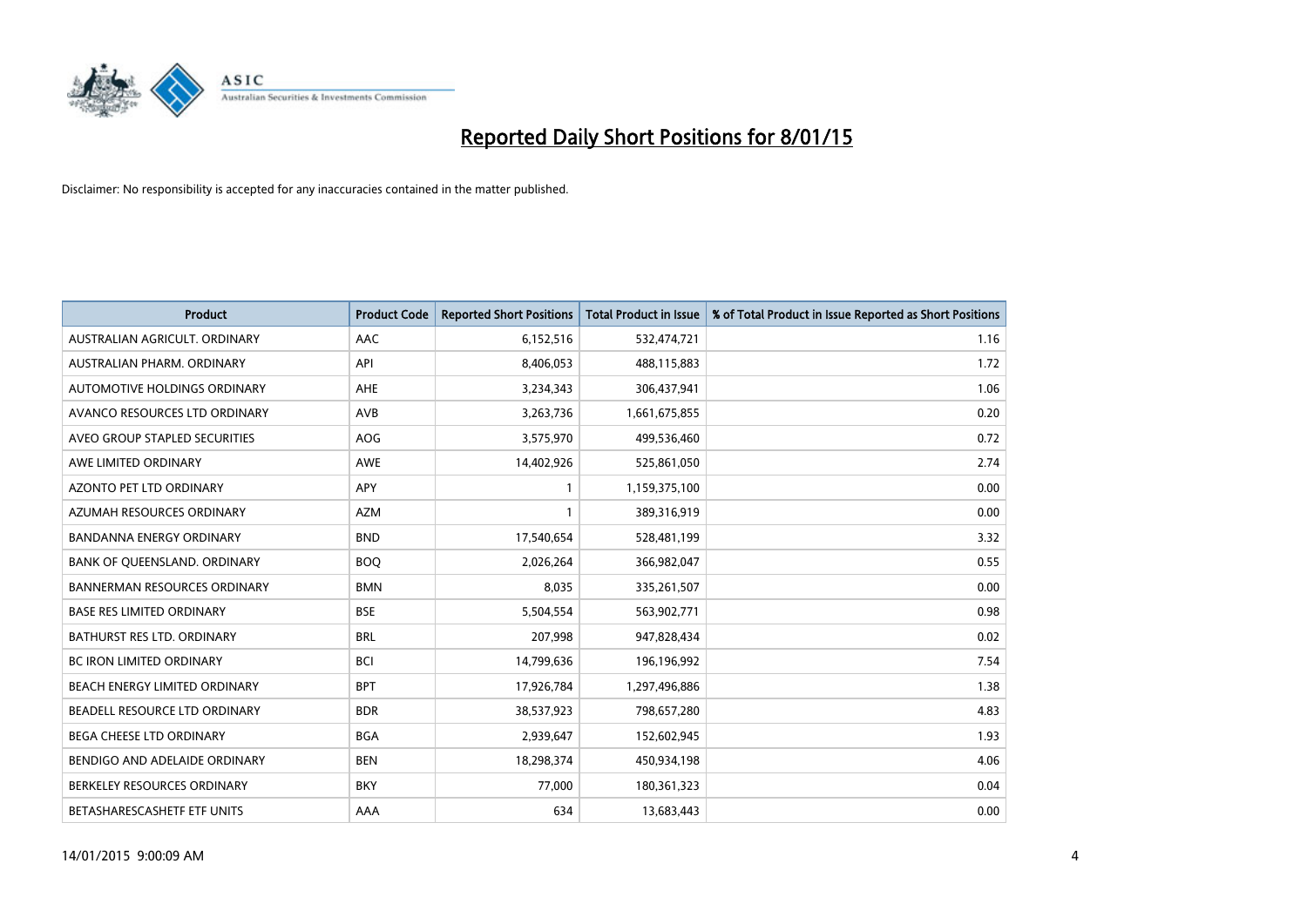

| <b>Product</b>                       | <b>Product Code</b> | <b>Reported Short Positions</b> | <b>Total Product in Issue</b> | % of Total Product in Issue Reported as Short Positions |
|--------------------------------------|---------------------|---------------------------------|-------------------------------|---------------------------------------------------------|
| <b>BHP BILLITON LIMITED ORDINARY</b> | <b>BHP</b>          | 12,465,738                      | 3,211,691,105                 | 0.39                                                    |
| <b>BIGAIR GROUP LIMITED ORDINARY</b> | <b>BGL</b>          | 38,984                          | 174,432,340                   | 0.02                                                    |
| <b>BILLABONG ORDINARY</b>            | <b>BBG</b>          | 13,764,958                      | 990,370,034                   | 1.39                                                    |
| <b>BLACKHAM RESOURCES ORDINARY</b>   | <b>BLK</b>          | 606,130                         | 143,614,941                   | 0.42                                                    |
| <b>BLACKMORES LIMITED ORDINARY</b>   | <b>BKL</b>          | 8,362                           | 17,224,199                    | 0.05                                                    |
| <b>BLUESCOPE STEEL LTD ORDINARY</b>  | <b>BSL</b>          | 8,971,960                       | 559,227,871                   | 1.60                                                    |
| <b>BOART LONGYEAR ORDINARY</b>       | <b>BLY</b>          | 21,924,767                      | 637,490,726                   | 3.44                                                    |
| BOART LONGYEAR RTS 12JAN15 FORUS     | <b>BLYR</b>         | 4,523,563                       | 624,613,413                   | 0.72                                                    |
| <b>BORA BORA RESOURCES ORDINARY</b>  | <b>BBR</b>          | 226,754                         | 34,970,000                    | 0.65                                                    |
| BORAL LIMITED. ORDINARY              | <b>BLD</b>          | 13,046,108                      | 782,736,249                   | 1.67                                                    |
| <b>BRADKEN LIMITED ORDINARY</b>      | <b>BKN</b>          | 1,870,518                       | 171,027,249                   | 1.09                                                    |
| <b>BRAMBLES LIMITED ORDINARY</b>     | <b>BXB</b>          | 6,287,869                       | 1,566,221,192                 | 0.40                                                    |
| BREVILLE GROUP LTD ORDINARY          | <b>BRG</b>          | 4,529,559                       | 130,095,322                   | 3.48                                                    |
| <b>BRICKWORKS LIMITED ORDINARY</b>   | <b>BKW</b>          | 52,901                          | 148,403,478                   | 0.04                                                    |
| BT INVESTMENT MNGMNT ORDINARY        | <b>BTT</b>          | 24,701                          | 292,408,424                   | 0.01                                                    |
| <b>BURSON GROUP LTD ORDINARY</b>     | <b>BAP</b>          | 1,743,821                       | 163,585,666                   | 1.07                                                    |
| <b>BURU ENERGY ORDINARY</b>          | <b>BRU</b>          | 16,716,806                      | 339,997,078                   | 4.92                                                    |
| <b>BWP TRUST ORDINARY UNITS</b>      | <b>BWP</b>          | 15,959,584                      | 639,724,826                   | 2.49                                                    |
| CABCHARGE AUSTRALIA ORDINARY         | CAB                 | 9,853,471                       | 120,430,683                   | 8.18                                                    |
| <b>CADENCE CAPITAL ORDINARY</b>      | <b>CDM</b>          | 170,000                         | 199,910,008                   | 0.09                                                    |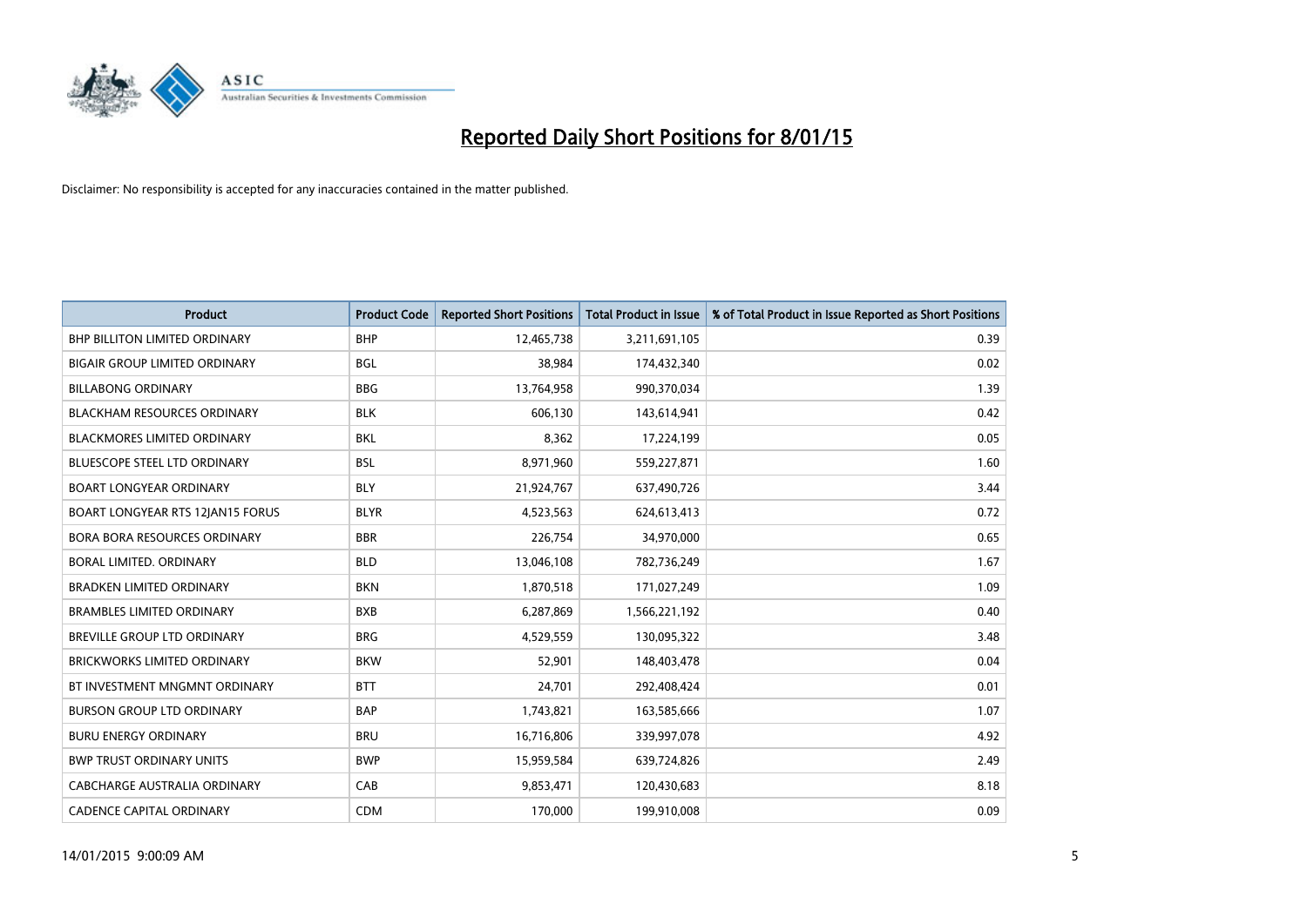

| <b>Product</b>                          | <b>Product Code</b> | <b>Reported Short Positions</b> | <b>Total Product in Issue</b> | % of Total Product in Issue Reported as Short Positions |
|-----------------------------------------|---------------------|---------------------------------|-------------------------------|---------------------------------------------------------|
| CALTEX AUSTRALIA ORDINARY               | <b>CTX</b>          | 1,134,532                       | 270,000,000                   | 0.42                                                    |
| CAPE LAMBERT RES LTD ORDINARY           | <b>CFE</b>          | 280,137                         | 626,686,586                   | 0.04                                                    |
| CAPITOL HEALTH ORDINARY                 | CAJ                 | 686.870                         | 496,244,861                   | 0.14                                                    |
| <b>CARBINE RESOURCES ORDINARY</b>       | <b>CRB</b>          | 30,000                          | 140,017,394                   | 0.02                                                    |
| <b>CARDNO LIMITED ORDINARY</b>          | CDD                 | 15,111,562                      | 164,362,901                   | 9.19                                                    |
| <b>CARINDALE PROPERTY UNIT</b>          | <b>CDP</b>          | 8,823                           | 70,000,000                    | 0.01                                                    |
| CARNARVON PETROLEUM ORDINARY            | <b>CVN</b>          | 1,986,827                       | 988,295,069                   | 0.20                                                    |
| <b>CARNEGIE WAVE ENERGY ORDINARY</b>    | <b>CWE</b>          | 500                             | 1,742,824,771                 | 0.00                                                    |
| CARSALES.COM LTD ORDINARY               | <b>CRZ</b>          | 14,703,160                      | 239,001,759                   | 6.15                                                    |
| <b>CASH CONVERTERS ORDINARY</b>         | CCV                 | 6,035,117                       | 478,876,525                   | 1.26                                                    |
| CEDAR WOODS PROP. ORDINARY              | <b>CWP</b>          | 218,158                         | 78,336,371                    | 0.28                                                    |
| CENTRAL PETROLEUM ORDINARY              | <b>CTP</b>          | 5,737                           | 368,718,957                   | 0.00                                                    |
| CENTURIA METRO REIT STAPLED             | <b>CMA</b>          | 698,404                         | 71,500,158                    | 0.98                                                    |
| CFS RETAIL TRUST GRP STAPLED SECURITIES | <b>CFX</b>          | 5,266,699                       | 3,050,355,727                 | 0.17                                                    |
| <b>CHALLENGER LIMITED ORDINARY</b>      | <b>CGF</b>          | 1,513,906                       | 569,725,821                   | 0.27                                                    |
| CHANDLER MACLEOD LTD ORDINARY           | <b>CMG</b>          | 666,195                         | 547,985,086                   | 0.12                                                    |
| CHARTER HALL GROUP STAPLED US PROHIBIT. | <b>CHC</b>          | 435,700                         | 355,051,540                   | 0.12                                                    |
| <b>CHARTER HALL RETAIL UNITS</b>        | <b>CQR</b>          | 15,240,193                      | 372,893,153                   | 4.09                                                    |
| <b>CHORUS LIMITED ORDINARY</b>          | <b>CNU</b>          | 54,902                          | 396,369,767                   | 0.01                                                    |
| CLEARVIEW WEALTH LTD ORDINARY           | <b>CVW</b>          | 10,001                          | 581,111,182                   | 0.00                                                    |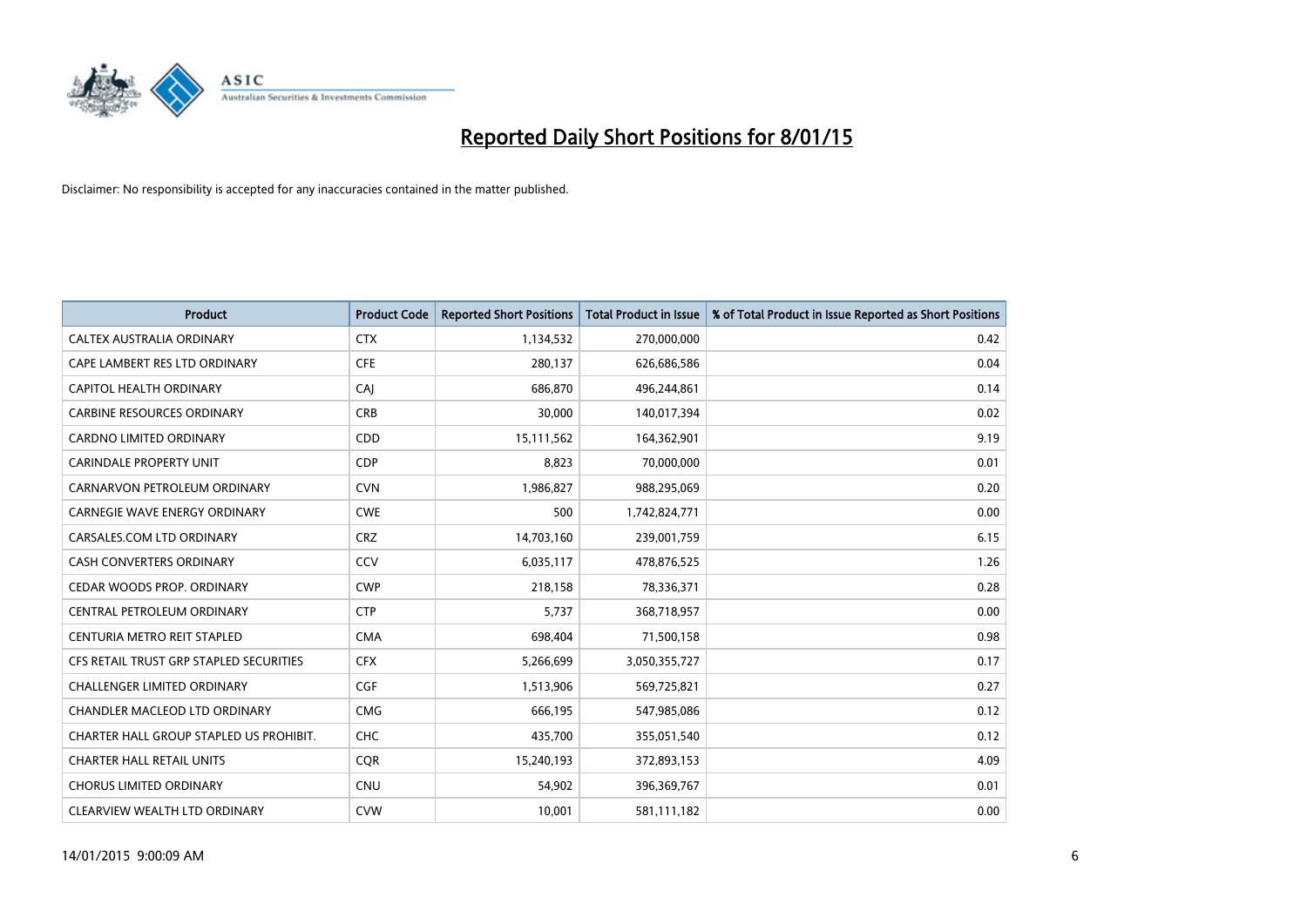

| <b>Product</b>                          | <b>Product Code</b> | <b>Reported Short Positions</b> | <b>Total Product in Issue</b> | % of Total Product in Issue Reported as Short Positions |
|-----------------------------------------|---------------------|---------------------------------|-------------------------------|---------------------------------------------------------|
| CLINUVEL PHARMACEUT, ORDINARY           | <b>CUV</b>          | 35,270                          | 42,526,245                    | 0.08                                                    |
| COAL OF AFRICA LTD ORDINARY             | <b>CZA</b>          | 426                             | 1,599,368,613                 | 0.00                                                    |
| <b>COALSPUR MINES LTD ORDINARY</b>      | <b>CPL</b>          | 75,945                          | 641,544,455                   | 0.01                                                    |
| COCA-COLA AMATIL ORDINARY               | <b>CCL</b>          | 26,446,737                      | 763,590,249                   | 3.46                                                    |
| <b>COCHLEAR LIMITED ORDINARY</b>        | <b>COH</b>          | 5,668,937                       | 57,081,775                    | 9.93                                                    |
| <b>COCKATOO COAL ORDINARY</b>           | COK                 | 167,987                         | 4,560,196,928                 | 0.00                                                    |
| <b>CODAN LIMITED ORDINARY</b>           | <b>CDA</b>          | 89,893                          | 176,969,924                   | 0.05                                                    |
| <b>COFFEY INTERNATIONAL ORDINARY</b>    | <b>COF</b>          | 6,077                           | 255,833,165                   | 0.00                                                    |
| <b>COKAL LTD ORDINARY</b>               | <b>CKA</b>          | 6,820                           | 471,487,926                   | 0.00                                                    |
| <b>COLLECTION HOUSE ORDINARY</b>        | <b>CLH</b>          | 2,691,026                       | 130,443,227                   | 2.06                                                    |
| <b>COLLINS FOODS LTD ORDINARY</b>       | <b>CKF</b>          | 8,758                           | 93,000,003                    | 0.01                                                    |
| COMMONWEALTH BANK, ORDINARY             | <b>CBA</b>          | 23,625,786                      | 1,621,319,194                 | 1.46                                                    |
| <b>COMPASS RESOURCES ORDINARY</b>       | <b>CMR</b>          | 7,472                           | 1,403,744,100                 | 0.00                                                    |
| <b>COMPUTERSHARE LTD ORDINARY</b>       | <b>CPU</b>          | 7,586,549                       | 556,203,079                   | 1.36                                                    |
| <b>COOPER ENERGY LTD ORDINARY</b>       | <b>COE</b>          | 98,886                          | 329,883,505                   | 0.03                                                    |
| CORP TRAVEL LIMITED ORDINARY            | <b>CTD</b>          | 685,904                         | 96,993,355                    | 0.71                                                    |
| COVER-MORE GRP LTD ORDINARY             | <b>CVO</b>          | 4,622,647                       | 317,750,000                   | 1.45                                                    |
| <b>CREDIT CORP GROUP ORDINARY</b>       | <b>CCP</b>          | 453,911                         | 46,296,407                    | 0.98                                                    |
| <b>CROMWELL PROP STAPLED SECURITIES</b> | <b>CMW</b>          | 10,357,825                      | 1,735,299,783                 | 0.60                                                    |
| CROWN RESORTS LTD ORDINARY              | <b>CWN</b>          | 14,625,447                      | 728,394,185                   | 2.01                                                    |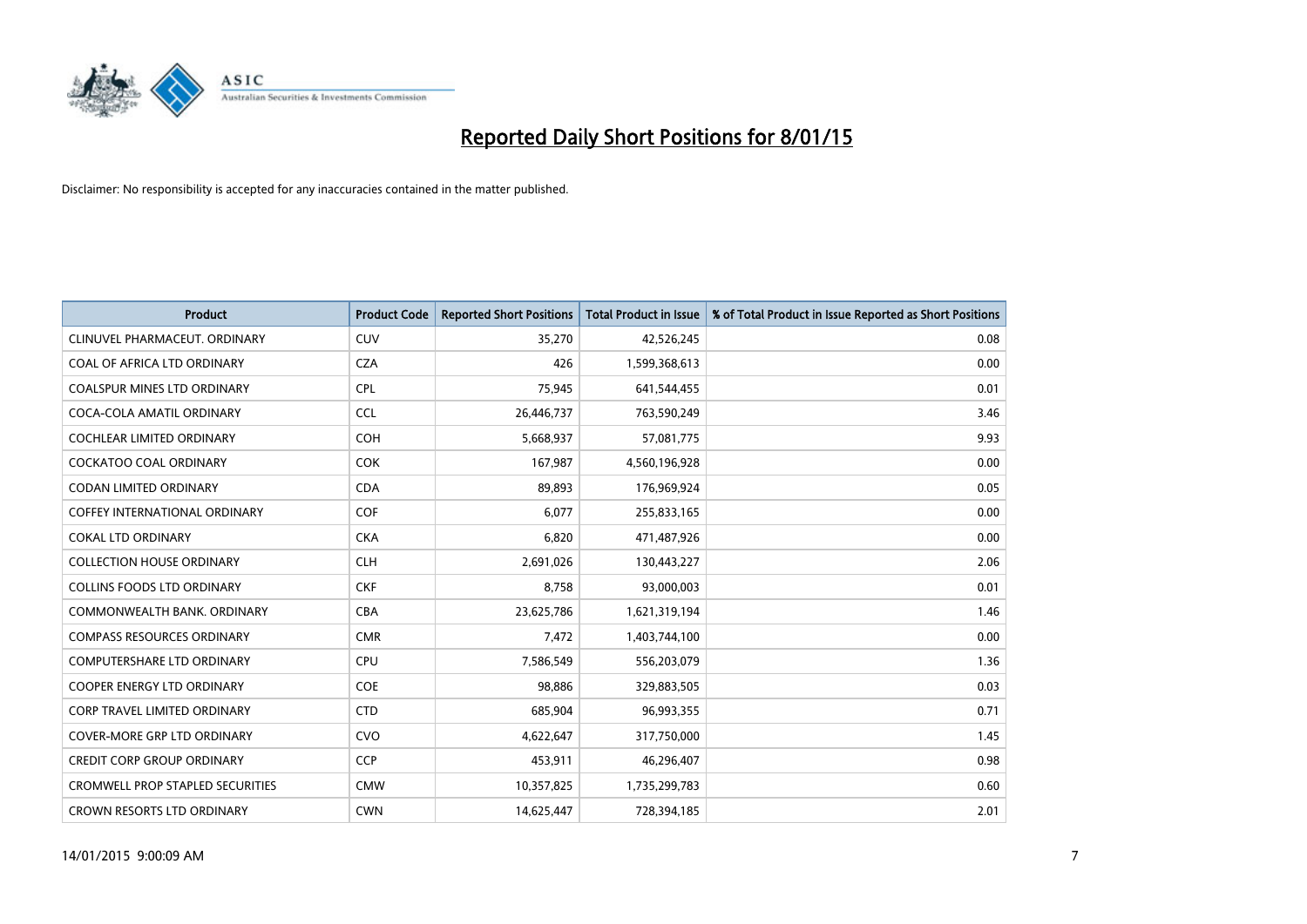

| <b>Product</b>                     | <b>Product Code</b> | <b>Reported Short Positions</b> | <b>Total Product in Issue</b> | % of Total Product in Issue Reported as Short Positions |
|------------------------------------|---------------------|---------------------------------|-------------------------------|---------------------------------------------------------|
| <b>CSG LIMITED ORDINARY</b>        | CSV                 | 322,470                         | 284,148,839                   | 0.11                                                    |
| <b>CSL LIMITED ORDINARY</b>        | <b>CSL</b>          | 1,226,906                       | 474,524,527                   | 0.26                                                    |
| <b>CSR LIMITED ORDINARY</b>        | <b>CSR</b>          | 12,639,429                      | 506,000,315                   | 2.50                                                    |
| <b>CUDECO LIMITED ORDINARY</b>     | CDU                 | 9,329,874                       | 243,055,501                   | 3.84                                                    |
| DATA#3 LIMITED ORDINARY            | DTL                 | 15,956                          | 153,974,950                   | 0.01                                                    |
| DECMIL GROUP LIMITED ORDINARY      | <b>DCG</b>          | 1,006,824                       | 168,657,794                   | 0.60                                                    |
| DEEP YELLOW LIMITED ORDINARY       | <b>DYL</b>          | 1,002                           | 1,899,361,295                 | 0.00                                                    |
| DEVINE LIMITED ORDINARY            | <b>DVN</b>          | 2,000                           | 158,730,556                   | 0.00                                                    |
| DEXUS PROPERTY GROUP STAPLED UNITS | <b>DXS</b>          | 901,127                         | 905,531,797                   | 0.10                                                    |
| DICK SMITH HLDGS ORDINARY          | <b>DSH</b>          | 16,313,060                      | 236,511,364                   | 6.90                                                    |
| DISCOVERY METALS LTD ORDINARY      | <b>DML</b>          | 445,184                         | 644,039,581                   | 0.07                                                    |
| DOMINO PIZZA ENTERPR ORDINARY      | <b>DMP</b>          | 1,580,892                       | 86,160,773                    | 1.83                                                    |
| DONACO INTERNATIONAL ORDINARY      | <b>DNA</b>          | 9,293,438                       | 460,505,113                   | 2.02                                                    |
| DORAY MINERALS LTD ORDINARY        | <b>DRM</b>          | 95,416                          | 167,084,256                   | 0.06                                                    |
| DOWNER EDI LIMITED ORDINARY        | <b>DOW</b>          | 27,630,143                      | 435,399,975                   | 6.35                                                    |
| DRILLSEARCH ENERGY ORDINARY        | <b>DLS</b>          | 13,208,285                      | 461,101,450                   | 2.86                                                    |
| DUET GROUP STAPLED US PROHIBIT.    | <b>DUE</b>          | 17,406,632                      | 1,493,678,915                 | 1.17                                                    |
| DULUXGROUP LIMITED ORDINARY        | <b>DLX</b>          | 2,848,343                       | 388,543,268                   | 0.73                                                    |
| ECHO ENTERTAINMENT ORDINARY        | <b>EGP</b>          | 11,231,264                      | 825,672,730                   | 1.36                                                    |
| ELDERS LIMITED ORDINARY            | <b>ELD</b>          | 848,045                         | 83,734,671                    | 1.01                                                    |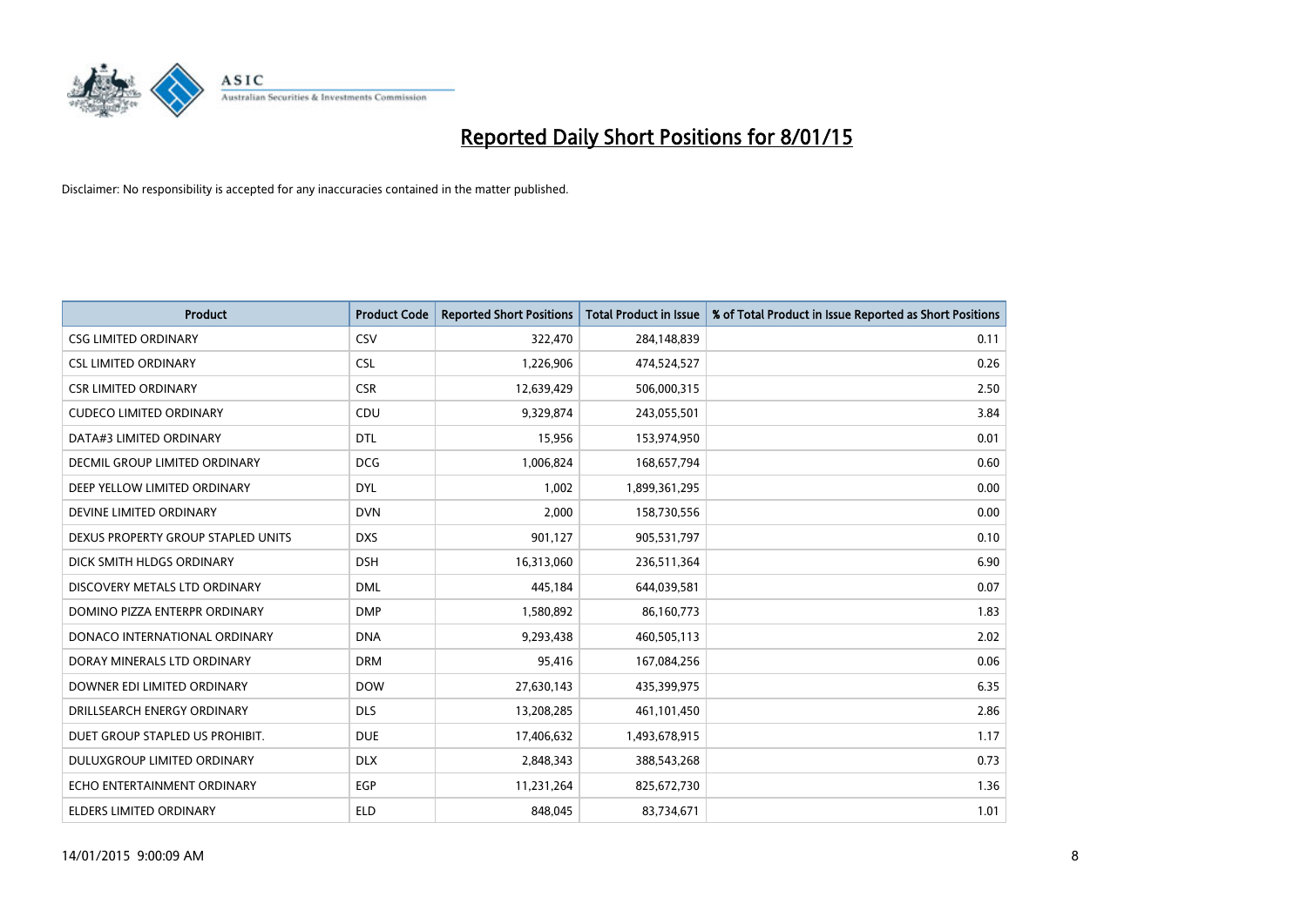

| <b>Product</b>                         | <b>Product Code</b> | <b>Reported Short Positions</b> | <b>Total Product in Issue</b> | % of Total Product in Issue Reported as Short Positions |
|----------------------------------------|---------------------|---------------------------------|-------------------------------|---------------------------------------------------------|
| <b>EMECO HOLDINGS ORDINARY</b>         | <b>EHL</b>          | 11,231,767                      | 599,675,707                   | 1.87                                                    |
| <b>ENDEAVOUR MIN CORP CDI 1:1</b>      | <b>EVR</b>          | 11,405                          | 49,121,346                    | 0.02                                                    |
| ENERGY RESOURCES ORDINARY 'A'          | ERA                 | 11,470,422                      | 517,725,062                   | 2.22                                                    |
| <b>ENERGY WORLD CORPOR, ORDINARY</b>   | <b>EWC</b>          | 47,386,330                      | 1,734,166,672                 | 2.73                                                    |
| <b>ENSOGO LIMITED ORDINARY</b>         | E88                 | 212,388                         | 426,069,834                   | 0.05                                                    |
| EQUATORIAL RES LTD ORDINARY            | EQX                 | 33                              | 124,445,353                   | 0.00                                                    |
| EQUITY TRUSTEES ORDINARY               | EQT                 | 42,912                          | 19,269,445                    | 0.22                                                    |
| ERM POWER LIMITED ORDINARY             | EPW                 | 1,329,383                       | 241,477,698                   | 0.55                                                    |
| ESTIA HEALTH LTD ORDINARY              | EHE                 | 211,524                         | 180,885,580                   | 0.12                                                    |
| EVOLUTION MINING LTD ORDINARY          | <b>EVN</b>          | 30,469,036                      | 714,921,647                   | 4.26                                                    |
| FAIRFAX MEDIA LTD ORDINARY             | <b>FXJ</b>          | 51,150,516                      | 2,351,955,725                 | 2.17                                                    |
| FANTASTIC HOLDINGS ORDINARY            | FAN                 | 14,643                          | 103,257,398                   | 0.01                                                    |
| FAR LTD ORDINARY                       | <b>FAR</b>          | 8,018,452                       | 3,126,808,427                 | 0.26                                                    |
| FEDERATION CNTRES ORD/UNIT STAPLED SEC | <b>FDC</b>          | 1,706,392                       | 1,427,641,565                 | 0.12                                                    |
| FINBAR GROUP LIMITED ORDINARY          | <b>FRI</b>          | 7,447                           | 228,720,815                   | 0.00                                                    |
| FISHER & PAYKEL H. ORDINARY            | <b>FPH</b>          | 618,125                         | 557,847,151                   | 0.11                                                    |
| FLEETWOOD CORP ORDINARY                | <b>FWD</b>          | 1,537,196                       | 61,039,412                    | 2.52                                                    |
| FLETCHER BUILDING ORDINARY             | <b>FBU</b>          | 2,403,281                       | 687,854,788                   | 0.35                                                    |
| FLEXIGROUP LIMITED ORDINARY            | <b>FXL</b>          | 7,752,168                       | 304,096,060                   | 2.55                                                    |
| FLIGHT CENTRE TRAVEL ORDINARY          | FLT                 | 6,341,514                       | 100,725,711                   | 6.30                                                    |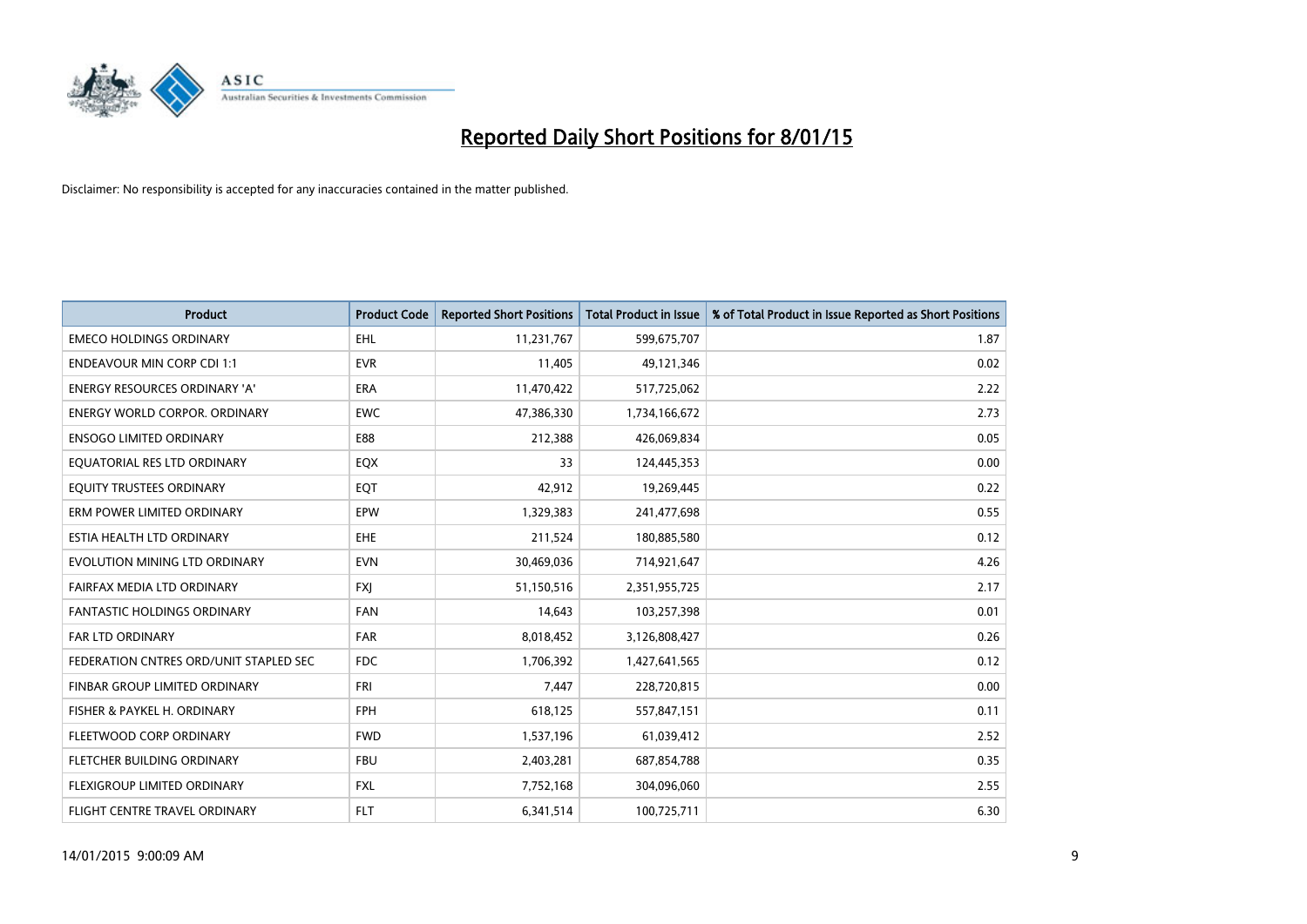

| <b>Product</b>                             | <b>Product Code</b> | <b>Reported Short Positions</b> | <b>Total Product in Issue</b> | % of Total Product in Issue Reported as Short Positions |
|--------------------------------------------|---------------------|---------------------------------|-------------------------------|---------------------------------------------------------|
| <b>FLINDERS MINES LTD ORDINARY</b>         | <b>FMS</b>          | 165,000                         | 2,762,995,689                 | 0.01                                                    |
| FOCUS MINERALS LTD ORDINARY                | <b>FML</b>          | 6,665,723                       | 9,137,375,877                 | 0.07                                                    |
| FOLKESTONE EDU TRUST UNITS                 | <b>FET</b>          | 20,302                          | 243,547,032                   | 0.01                                                    |
| FONTERRA SHARE FUND ORDINARY UNITS         | <b>FSF</b>          | 109,403                         | 123,027,274                   | 0.09                                                    |
| FORTESCUE METALS GRP ORDINARY              | <b>FMG</b>          | 284,744,717                     | 3,113,798,151                 | 9.14                                                    |
| FREEDOM FOOD LTD ORDINARY                  | <b>FNP</b>          | 1,107                           | 152,689,663                   | 0.00                                                    |
| <b>FUNTASTIC LIMITED ORDINARY</b>          | <b>FUN</b>          | 370,000                         | 669,869,723                   | 0.06                                                    |
| <b>G.U.D. HOLDINGS ORDINARY</b>            | GUD                 | 2,992,339                       | 70,939,492                    | 4.22                                                    |
| <b>G8 EDUCATION LIMITED ORDINARY</b>       | <b>GEM</b>          | 12,520,006                      | 353,691,630                   | 3.54                                                    |
| <b>GALAXY RESOURCES ORDINARY</b>           | GXY                 | 1,371,021                       | 1,064,622,267                 | 0.13                                                    |
| <b>GBST HOLDINGS ORDINARY</b>              | GBT                 | 10,065                          | 66,561,725                    | 0.02                                                    |
| <b>GDI PROPERTY GRP STAPLED SECURITIES</b> | GDI                 | 299,575                         | 567,575,025                   | 0.05                                                    |
| <b>GENESIS ENERGY LTD ORDINARY</b>         | <b>GNE</b>          | 1,000                           | 1,000,000,000                 | 0.00                                                    |
| <b>GENETIC TECHNOLOGIES ORDINARY</b>       | GTG                 | 3,539,280                       | 848,601,758                   | 0.42                                                    |
| <b>GENTRACK GROUP LTD ORDINARY</b>         | <b>GTK</b>          | 3,000                           | 72,699,510                    | 0.00                                                    |
| <b>GENWORTH MORTGAGE ORDINARY</b>          | <b>GMA</b>          | 14,233,897                      | 650,000,000                   | 2.19                                                    |
| <b>GEODYNAMICS LIMITED ORDINARY</b>        | GDY                 | 819                             | 435,880,130                   | 0.00                                                    |
| <b>GINDALBIE METALS LTD ORDINARY</b>       | GBG                 | 31,204,998                      | 1,495,306,811                 | 2.09                                                    |
| <b>GODFREYS GRP LTD ORDINARY</b>           | GFY                 | 419,535                         | 40,298,056                    | 1.04                                                    |
| <b>GOLD ROAD RES LTD ORDINARY</b>          | GOR                 | 1,038,777                       | 594,881,822                   | 0.17                                                    |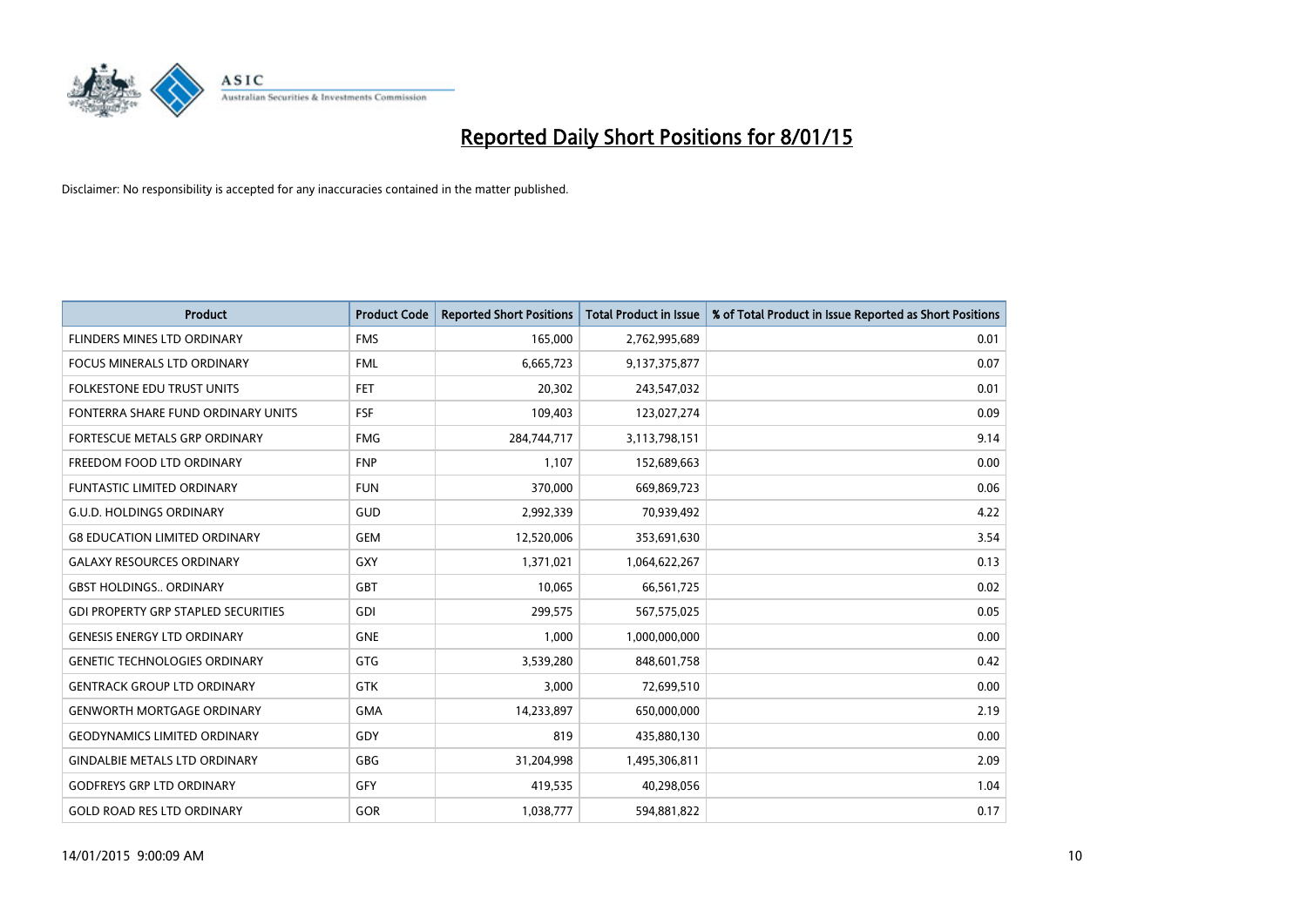

| <b>Product</b>                                   | <b>Product Code</b> | <b>Reported Short Positions</b> | <b>Total Product in Issue</b> | % of Total Product in Issue Reported as Short Positions |
|--------------------------------------------------|---------------------|---------------------------------|-------------------------------|---------------------------------------------------------|
| <b>GOODMAN FIELDER, ORDINARY</b>                 | <b>GFF</b>          | 4,259,973                       | 1,955,559,207                 | 0.22                                                    |
| <b>GOODMAN GROUP STAPLED</b>                     | <b>GMG</b>          | 13,035,391                      | 1,745,460,061                 | 0.75                                                    |
| <b>GPT GROUP STAPLED SEC.</b>                    | <b>GPT</b>          | 3,365,843                       | 1,685,460,955                 | 0.20                                                    |
| <b>GRAINCORP LIMITED A CLASS ORDINARY</b>        | <b>GNC</b>          | 15,792,755                      | 228,855,628                   | 6.90                                                    |
| <b>GRANGE RESOURCES, ORDINARY</b>                | <b>GRR</b>          | 11,616,300                      | 1,157,097,869                 | 1.00                                                    |
| <b>GREENCROSS LIMITED ORDINARY</b>               | <b>GXL</b>          | 2,533,807                       | 111,447,503                   | 2.27                                                    |
| <b>GREENLAND MIN EN LTD ORDINARY</b>             | GGG                 | 3,267,962                       | 669,389,552                   | 0.49                                                    |
| <b>GREENLAND MIN EN LTD RIGHTS 26-JUN-14</b>     | GGGR                | 3,842                           | 88,685,050                    | 0.00                                                    |
| <b>GROWTHPOINT PROPERTY ORD/UNIT STAPLED SEC</b> | GOZ                 | 695,227                         | 554,602,697                   | 0.13                                                    |
| <b>GRYPHON MINERALS LTD ORDINARY</b>             | GRY                 | 2,111,593                       | 401,185,424                   | 0.53                                                    |
| <b>GUILDFORD COAL LTD ORDINARY</b>               | <b>GUF</b>          | 29,999                          | 917,612,681                   | 0.00                                                    |
| <b>GWA GROUP LTD ORDINARY</b>                    | <b>GWA</b>          | 15,875,977                      | 306,533,770                   | 5.18                                                    |
| HANSEN TECHNOLOGIES ORDINARY                     | <b>HSN</b>          | 10,990                          | 163,214,381                   | 0.01                                                    |
| <b>HARVEY NORMAN ORDINARY</b>                    | <b>HVN</b>          | 44,641,403                      | 1,110,603,911                 | 4.02                                                    |
| HEALTHSCOPE LIMITED. ORDINARY                    | <b>HSO</b>          | 15,690,208                      | 1,732,094,838                 | 0.91                                                    |
| <b>HENDERSON GROUP CDI 1:1</b>                   | <b>HGG</b>          | 3,793,261                       | 766,858,952                   | 0.49                                                    |
| HFA HOLDINGS LIMITED ORDINARY                    | <b>HFA</b>          | 308                             | 162,147,897                   | 0.00                                                    |
| HIGHLANDS PACIFIC ORDINARY                       | <b>HIG</b>          | 3,153                           | 918,694,336                   | 0.00                                                    |
| HILLGROVE RES LTD ORDINARY                       | <b>HGO</b>          | 133,291                         | 147,711,123                   | 0.09                                                    |
| <b>HILLS LTD ORDINARY</b>                        | <b>HIL</b>          | 1,204,588                       | 231,985,526                   | 0.52                                                    |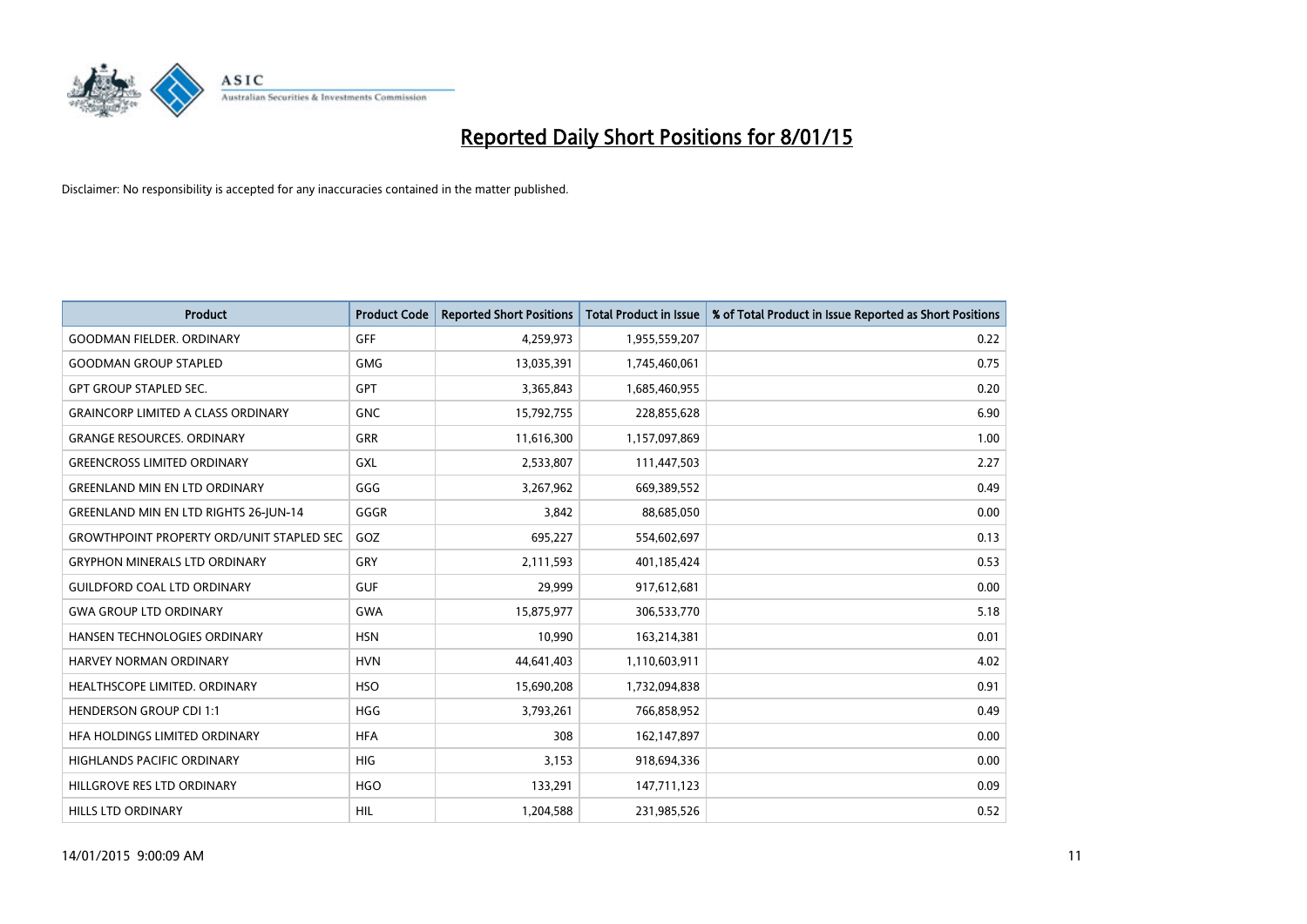

| <b>Product</b>                           | <b>Product Code</b> | <b>Reported Short Positions</b> | Total Product in Issue | % of Total Product in Issue Reported as Short Positions |
|------------------------------------------|---------------------|---------------------------------|------------------------|---------------------------------------------------------|
| HORIZON OIL LIMITED ORDINARY             | <b>HZN</b>          | 37,264,402                      | 1,301,981,265          | 2.86                                                    |
| HOTEL PROPERTY STAPLED                   | <b>HPI</b>          | 149,055                         | 146,105,439            | 0.10                                                    |
| HUON AQUACULTURE GRP ORDINARY            | <b>HUO</b>          | 905,261                         | 87,337,207             | 1.04                                                    |
| <b>ICAR ASIA LTD ORDINARY</b>            | ICQ                 | 427,886                         | 217,769,656            | 0.20                                                    |
| <b>ICON ENERGY LIMITED ORDINARY</b>      | <b>ICN</b>          | 100,000                         | 618,717,503            | 0.02                                                    |
| <b>IINET LIMITED ORDINARY</b>            | <b>IIN</b>          | 7,780,487                       | 162,163,526            | 4.80                                                    |
| <b>ILUKA RESOURCES ORDINARY</b>          | ILU                 | 18,868,175                      | 418,700,517            | 4.51                                                    |
| <b>IMDEX LIMITED ORDINARY</b>            | <b>IMD</b>          | 2,025,174                       | 216,203,136            | 0.94                                                    |
| IMF BENTHAM LTD ORDINARY                 | <b>IMF</b>          | 4,447,874                       | 166,580,957            | 2.67                                                    |
| <b>IMPEDIMED LIMITED ORDINARY</b>        | <b>IPD</b>          | 361                             | 292,942,957            | 0.00                                                    |
| <b>INCITEC PIVOT ORDINARY</b>            | IPL                 | 32,786,881                      | 1,675,621,466          | 1.96                                                    |
| <b>INDEPENDENCE GROUP ORDINARY</b>       | <b>IGO</b>          | 2,013,189                       | 234,256,573            | 0.86                                                    |
| <b>INDOPHIL RESOURCES ORDINARY</b>       | <b>IRN</b>          | 11,790,216                      | 1,203,146,194          | 0.98                                                    |
| <b>INDUSTRIA REIT STAPLED</b>            | <b>IDR</b>          | 412,277                         | 125,000,001            | 0.33                                                    |
| <b>INFIGEN ENERGY STAPLED SECURITIES</b> | <b>IFN</b>          | 3,245,728                       | 767,887,581            | 0.42                                                    |
| <b>INFOMEDIA LTD ORDINARY</b>            | <b>IFM</b>          | 835,262                         | 307,127,687            | 0.27                                                    |
| <b>INGENIA GROUP STAPLED SECURITIES</b>  | <b>INA</b>          | 9,557,227                       | 878,851,910            | 1.09                                                    |
| INSURANCE AUSTRALIA ORDINARY             | IAG                 | 8,670,522                       | 2,341,618,048          | 0.37                                                    |
| <b>INTREPID MINES ORDINARY</b>           | <b>IAU</b>          | 618,241                         | 369,869,196            | 0.17                                                    |
| INVESTA OFFICE FUND STAPLED SECURITIES   | <b>IOF</b>          | 681,794                         | 614,047,458            | 0.11                                                    |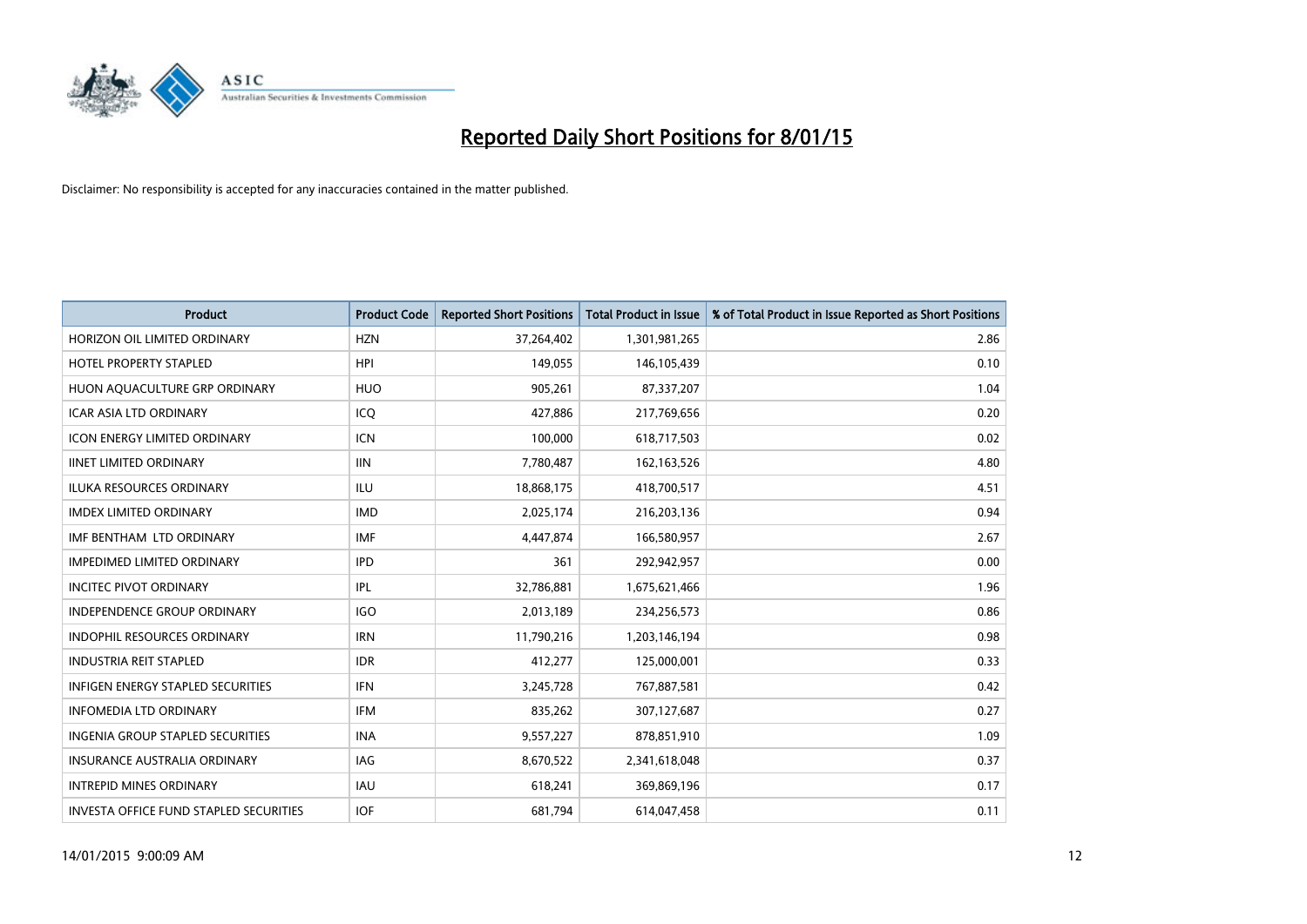

| <b>Product</b>                           | <b>Product Code</b> | <b>Reported Short Positions</b> | <b>Total Product in Issue</b> | % of Total Product in Issue Reported as Short Positions |
|------------------------------------------|---------------------|---------------------------------|-------------------------------|---------------------------------------------------------|
| <b>INVOCARE LIMITED ORDINARY</b>         | <b>IVC</b>          | 3,820,952                       | 110,030,298                   | 3.47                                                    |
| <b>IOOF HOLDINGS LTD ORDINARY</b>        | IFL                 | 13,840,858                      | 300,133,752                   | 4.61                                                    |
| IPH LIMITED ORDINARY                     | <b>IPH</b>          | 548,406                         | 157,559,499                   | 0.35                                                    |
| <b>IPROPERTY GROUP LTD ORDINARY</b>      | <b>IPP</b>          | 2,076,304                       | 186,703,204                   | 1.11                                                    |
| <b>IRESS LIMITED ORDINARY</b>            | <b>IRE</b>          | 5,770,111                       | 159,097,319                   | 3.63                                                    |
| <b>ISELECT LTD ORDINARY</b>              | <b>ISU</b>          | 1,266,538                       | 261,489,894                   | 0.48                                                    |
| <b>ISENTIA GROUP LTD ORDINARY</b>        | <b>ISD</b>          | 380,004                         | 200,000,001                   | 0.19                                                    |
| <b>ISENTRIC LTD. ORDINARY</b>            | ICU                 | 74,064                          | 77,362,962                    | 0.10                                                    |
| <b>ISHARES GLOBAL 100 ETF UNITS</b>      | <b>IHOO</b>         | 3,000                           | 9,100                         | 32.97                                                   |
| JAMES HARDIE INDUST CHESS DEPOSITARY INT | <b>IHX</b>          | 9,448,443                       | 445,229,454                   | 2.12                                                    |
| <b>JAPARA HEALTHCARE LT ORDINARY</b>     | <b>IHC</b>          | 14,308,644                      | 263,046,592                   | 5.44                                                    |
| <b>JB HI-FI LIMITED ORDINARY</b>         | <b>JBH</b>          | 11,014,578                      | 98,950,309                    | 11.13                                                   |
| KAROON GAS AUSTRALIA ORDINARY            | <b>KAR</b>          | 18,986,394                      | 250,085,718                   | 7.59                                                    |
| KATHMANDU HOLD LTD ORDINARY              | <b>KMD</b>          | 5,725,692                       | 201,484,583                   | 2.84                                                    |
| <b>KBL MINING LIMITED ORDINARY</b>       | <b>KBL</b>          | 1,820                           | 396,535,629                   | 0.00                                                    |
| KINGSGATE CONSOLID. ORDINARY             | <b>KCN</b>          | 20,170,981                      | 223,584,937                   | 9.02                                                    |
| KINGSROSE MINING LTD ORDINARY            | <b>KRM</b>          | 414,490                         | 358,611,493                   | 0.12                                                    |
| LEIGHTON HOLDINGS ORDINARY               | LEI                 | 6,098,719                       | 338,503,563                   | 1.80                                                    |
| LEND LEASE GROUP UNIT/ORD STAPLED        | LLC                 | 1,933,043                       | 579,596,726                   | 0.33                                                    |
| LIFESTYLE COMMUNIT. ORDINARY             | LIC                 | 25,000                          | 101,220,131                   | 0.02                                                    |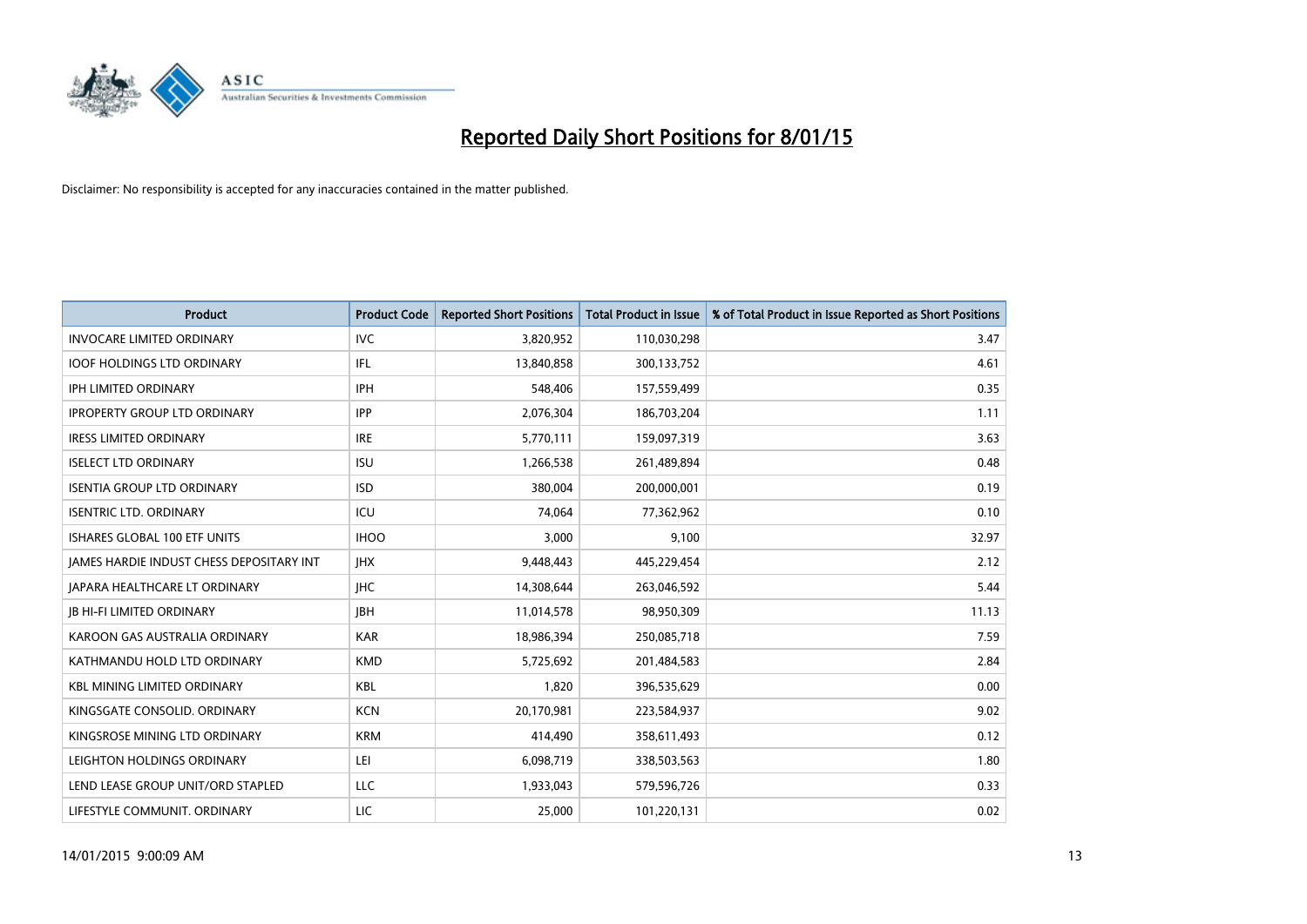

| <b>Product</b>                        | <b>Product Code</b> | <b>Reported Short Positions</b> | <b>Total Product in Issue</b> | % of Total Product in Issue Reported as Short Positions |
|---------------------------------------|---------------------|---------------------------------|-------------------------------|---------------------------------------------------------|
| LIQUEFIED NATURAL ORDINARY            | <b>LNG</b>          | 13,297,839                      | 462,643,201                   | 2.87                                                    |
| LOGICAMMS LIMITED ORDINARY            | <b>LCM</b>          | 43,229                          | 71,178,179                    | 0.06                                                    |
| LONESTAR RESO LTD ORDINARY            | <b>LNR</b>          | 48.991                          | 752,187,211                   | 0.01                                                    |
| LUCAPA DIAMOND LTD ORDINARY           | <b>LOM</b>          | 2,740                           | 181,872,742                   | 0.00                                                    |
| LYNAS CORPORATION ORDINARY            | <b>LYC</b>          | 75,241,238                      | 3,370,955,034                 | 2.23                                                    |
| <b>M2 GRP LTD ORDINARY</b>            | <b>MTU</b>          | 3,117,454                       | 181,905,060                   | 1.71                                                    |
| <b>MACA LIMITED ORDINARY</b>          | <b>MLD</b>          | 447,077                         | 232,676,373                   | 0.19                                                    |
| MACMAHON HOLDINGS ORDINARY            | MAH                 | 2,582,174                       | 1,261,699,966                 | 0.20                                                    |
| MACO ATLAS ROADS GRP ORDINARY STAPLED | <b>MOA</b>          | 12,988,969                      | 511,538,852                   | 2.54                                                    |
| MACQUARIE GROUP LTD ORDINARY          | <b>MOG</b>          | 304,753                         | 324,342,024                   | 0.09                                                    |
| MAGELLAN FIN GRP LTD ORDINARY         | <b>MFG</b>          | 1,995,519                       | 159,818,691                   | 1.25                                                    |
| <b>MANTRA GROUP LTD ORDINARY</b>      | <b>MTR</b>          | 4,407,714                       | 249,471,229                   | 1.77                                                    |
| <b>MATRIX C &amp; E LTD ORDINARY</b>  | <b>MCE</b>          | 2,564,746                       | 94,555,428                    | 2.71                                                    |
| MAVERICK DRILLING ORDINARY            | <b>MAD</b>          | 1,332,100                       | 544,821,602                   | 0.24                                                    |
| <b>MAXITRANS INDUSTRIES ORDINARY</b>  | <b>MXI</b>          | 14,089                          | 185,075,653                   | 0.01                                                    |
| MAYNE PHARMA LTD ORDINARY             | <b>MYX</b>          | 16,644,264                      | 591,881,071                   | 2.81                                                    |
| MCMILLAN SHAKESPEARE ORDINARY         | <b>MMS</b>          | 807,279                         | 77,525,801                    | 1.04                                                    |
| <b>MCPHERSON'S LTD ORDINARY</b>       | <b>MCP</b>          | 10,001                          | 96,684,407                    | 0.01                                                    |
| MEDIBANK PRIVATE LTD ORDINARY         | <b>MPL</b>          | 42,707,888                      | 2,754,003,240                 | 1.55                                                    |
| MEDUSA MINING LTD ORDINARY            | <b>MML</b>          | 9,718,251                       | 207,794,301                   | 4.68                                                    |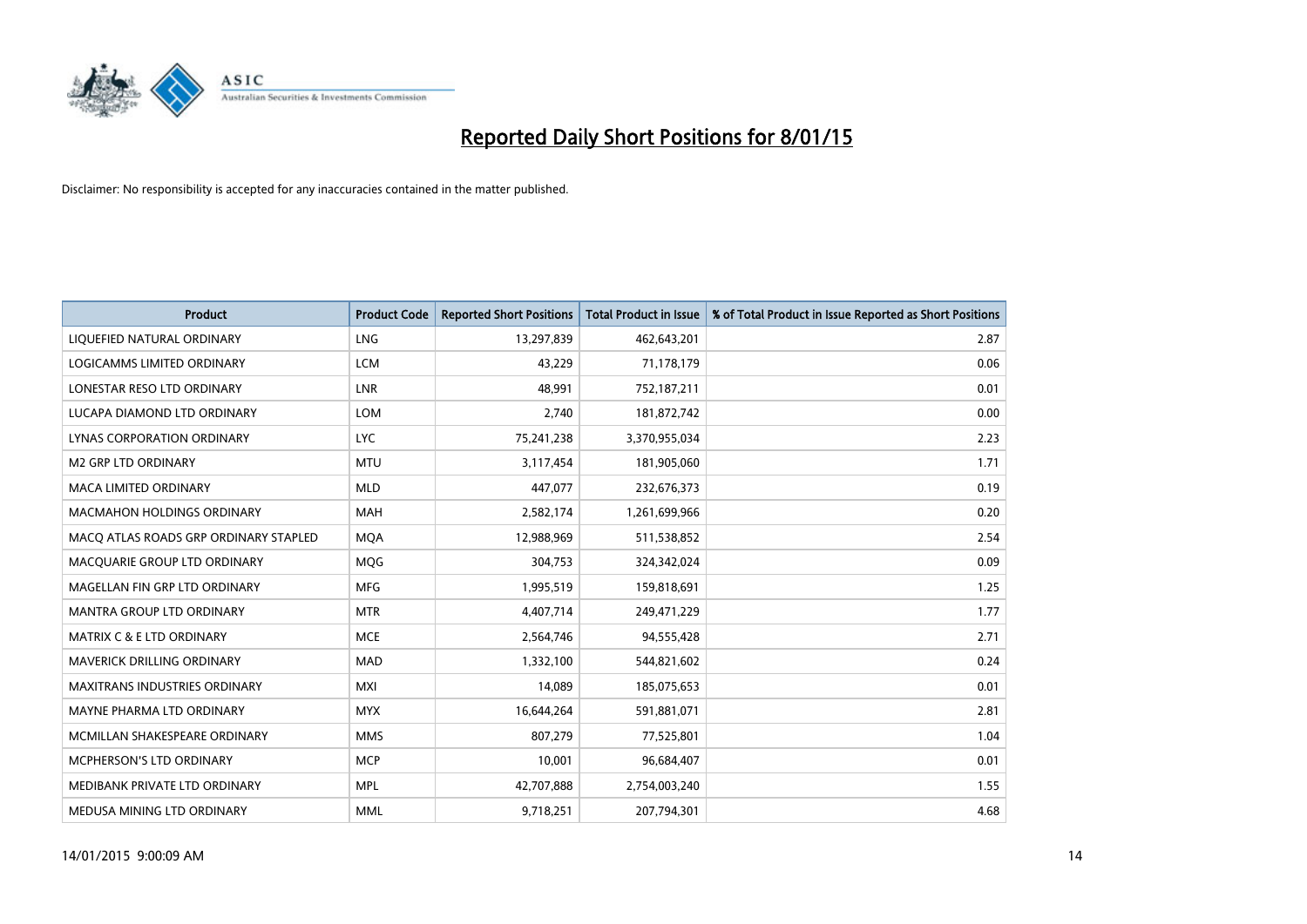

| <b>Product</b>                    | <b>Product Code</b> | <b>Reported Short Positions</b> | <b>Total Product in Issue</b> | % of Total Product in Issue Reported as Short Positions |
|-----------------------------------|---------------------|---------------------------------|-------------------------------|---------------------------------------------------------|
| MEO AUSTRALIA LTD ORDINARY        | <b>MEO</b>          | 411,000                         | 750,488,387                   | 0.05                                                    |
| MESOBLAST LIMITED ORDINARY        | <b>MSB</b>          | 21,774,804                      | 324,201,029                   | 6.72                                                    |
| METALS X LIMITED ORDINARY         | <b>MLX</b>          | 109,511                         | 413,957,186                   | 0.03                                                    |
| METCASH LIMITED ORDINARY          | <b>MTS</b>          | 110,474,912                     | 903,309,574                   | 12.23                                                   |
| METMINCO LIMITED ORDINARY         | <b>MNC</b>          | 32,000                          | 1,855,516,023                 | 0.00                                                    |
| MIGHTY RIVER POWER ORDINARY       | <b>MYT</b>          | 1,758,966                       | 1,400,012,517                 | 0.13                                                    |
| MINCOR RESOURCES NL ORDINARY      | <b>MCR</b>          | 57,873                          | 188,208,274                   | 0.03                                                    |
| MINERAL DEPOSITS ORDINARY         | <b>MDL</b>          | 883,621                         | 103,676,341                   | 0.85                                                    |
| MINERAL RESOURCES, ORDINARY       | <b>MIN</b>          | 15,746,253                      | 187,270,274                   | 8.41                                                    |
| MINT PAYMENTS LTD ORDINARY        | <b>MNW</b>          | 27,180                          | 470,635,552                   | 0.01                                                    |
| MIRABELA NICKEL LTD ORDINARY      | <b>MBN</b>          | 2,012,293                       | 929,710,216                   | 0.22                                                    |
| MIRVAC GROUP STAPLED SECURITIES   | <b>MGR</b>          | 15,308,243                      | 3,697,197,370                 | 0.41                                                    |
| <b>MMAOFFSHOR ORDINARY</b>        | <b>MRM</b>          | 22,637,100                      | 368,666,221                   | 6.14                                                    |
| MOLOPO ENERGY LTD ORDINARY        | <b>MPO</b>          | 30,833                          | 248,705,730                   | 0.01                                                    |
| MONADELPHOUS GROUP ORDINARY       | <b>MND</b>          | 7,809,235                       | 92,998,380                    | 8.40                                                    |
| MONASH IVF GROUP LTD ORDINARY     | <b>MVF</b>          | 690,712                         | 231,081,089                   | 0.30                                                    |
| MORTGAGE CHOICE LTD ORDINARY      | <b>MOC</b>          | 23,252                          | 124,216,248                   | 0.02                                                    |
| <b>MOUNT GIBSON IRON ORDINARY</b> | <b>MGX</b>          | 59,408,081                      | 1,090,805,085                 | 5.45                                                    |
| MULTIPLEX SITES SITES             | <b>MXUPA</b>        | 2,133                           | 4,500,000                     | 0.05                                                    |
| MYER HOLDINGS LTD ORDINARY        | <b>MYR</b>          | 103,875,127                     | 585,689,551                   | 17.74                                                   |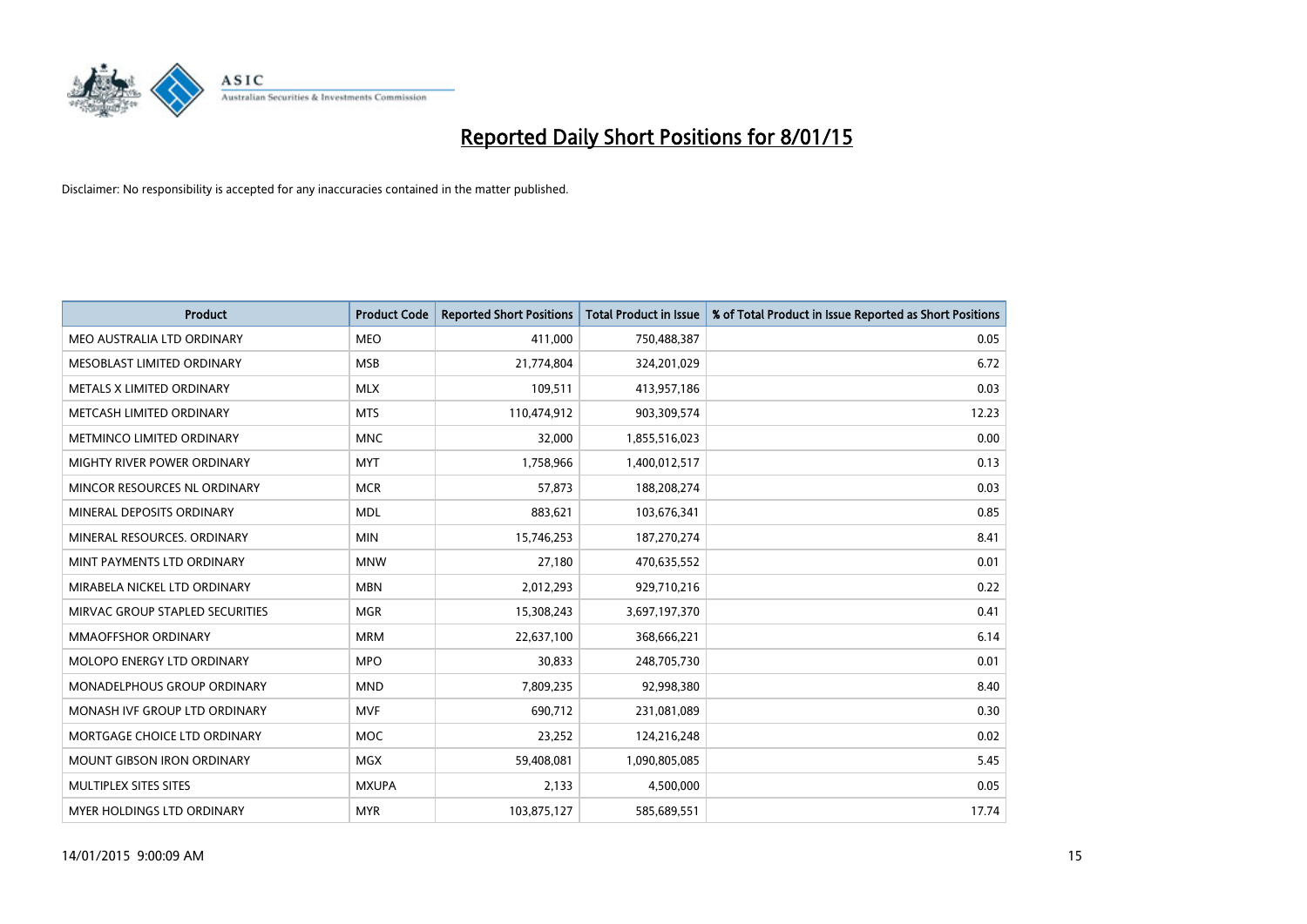

| <b>Product</b>                  | <b>Product Code</b> | <b>Reported Short Positions</b> | <b>Total Product in Issue</b> | % of Total Product in Issue Reported as Short Positions |
|---------------------------------|---------------------|---------------------------------|-------------------------------|---------------------------------------------------------|
| <b>MYSTATE LIMITED ORDINARY</b> | <b>MYS</b>          | 5,858                           | 87,283,417                    | 0.01                                                    |
| NANOSONICS LIMITED ORDINARY     | <b>NAN</b>          | 2,342,636                       | 264,362,826                   | 0.89                                                    |
| NATIONAL AUST. BANK ORDINARY    | <b>NAB</b>          | 13,154,790                      | 2,419,353,823                 | 0.54                                                    |
| NATIONAL STORAGE STAPLED        | <b>NSR</b>          | 1,824,290                       | 295,631,660                   | 0.62                                                    |
| NAVITAS LIMITED ORDINARY        | <b>NVT</b>          | 2,727,117                       | 376,037,813                   | 0.73                                                    |
| NEARMAP LTD ORDINARY            | <b>NEA</b>          | 2,072,042                       | 348,196,101                   | 0.60                                                    |
| NEOMETALS LTD ORDINARY          | <b>NMT</b>          | 2,000                           | 499,453,895                   | 0.00                                                    |
| NEON ENERGY LIMITED ORDINARY    | <b>NEN</b>          | 13,245                          | 553,037,848                   | 0.00                                                    |
| NEW HOPE CORPORATION ORDINARY   | <b>NHC</b>          | 1,336,835                       | 830,999,449                   | 0.16                                                    |
| NEWCREST MINING ORDINARY        | <b>NCM</b>          | 7,254,248                       | 766,510,971                   | 0.95                                                    |
| NEWS CORP A NON-VOTING CDI      | <b>NWSLV</b>        | 39,038                          | 2,852,304                     | 1.37                                                    |
| NEWS CORP B VOTING CDI          | <b>NWS</b>          | 2,258,365                       | 37,331,492                    | 6.05                                                    |
| NEWSAT LIMITED ORDINARY         | <b>NWT</b>          | 6,493,051                       | 643,574,841                   | 1.01                                                    |
| NEXTDC LIMITED ORDINARY         | <b>NXT</b>          | 17,143,298                      | 193,154,486                   | 8.88                                                    |
| NEXUS ENERGY LIMITED ORDINARY   | <b>NXS</b>          | 142,161                         | 1,330,219,459                 | 0.01                                                    |
| NIB HOLDINGS LIMITED ORDINARY   | <b>NHF</b>          | 2,093,787                       | 439,004,182                   | 0.48                                                    |
| NINE ENTERTAINMENT ORDINARY     | <b>NEC</b>          | 16,991,601                      | 940,295,023                   | 1.81                                                    |
| NOBLE MINERAL RES ORDINARY      | <b>NMG</b>          | 2,365,726                       | 666,397,952                   | 0.36                                                    |
| NORTHERN IRON LTD ORDINARY      | <b>NFE</b>          | 11,392                          | 484,405,314                   | 0.00                                                    |
| NORTHERN STAR ORDINARY          | <b>NST</b>          | 16,089,766                      | 592,256,718                   | 2.72                                                    |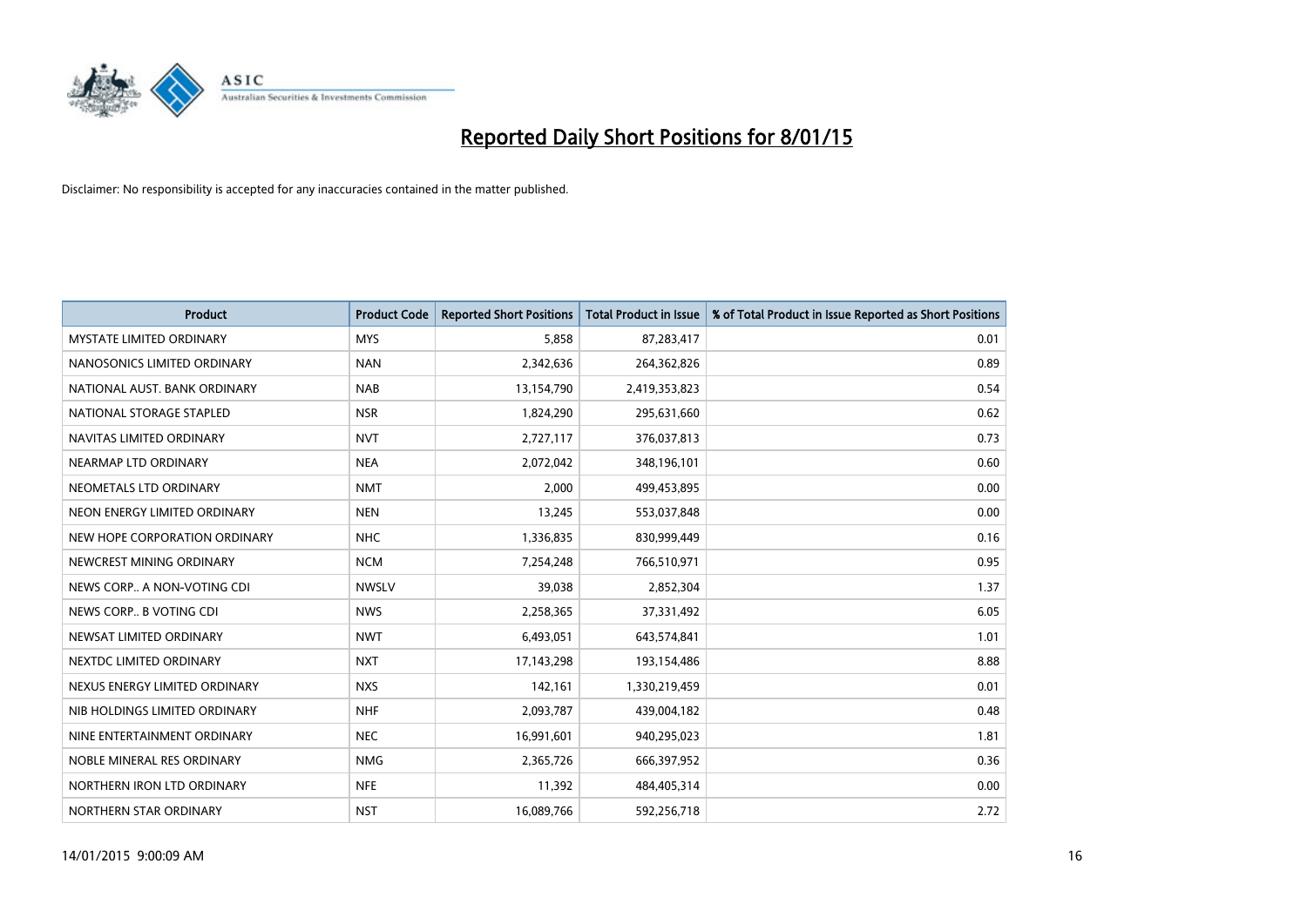

| <b>Product</b>                         | <b>Product Code</b> | <b>Reported Short Positions</b> | <b>Total Product in Issue</b> | % of Total Product in Issue Reported as Short Positions |
|----------------------------------------|---------------------|---------------------------------|-------------------------------|---------------------------------------------------------|
| NOVION PROPERTY GRP STAPLED SECURITIES | <b>NVN</b>          | 17,866,378                      | 3,050,627,717                 | 0.59                                                    |
| NRW HOLDINGS LIMITED ORDINARY          | <b>NWH</b>          | 15,598,678                      | 278,888,011                   | 5.59                                                    |
| NUFARM LIMITED ORDINARY                | <b>NUF</b>          | 7,671,555                       | 264,948,132                   | 2.90                                                    |
| NUPLEX INDUSTRIES ORDINARY             | <b>NPX</b>          | 1.000                           | 198,125,827                   | 0.00                                                    |
| OCEANAGOLD CORP. CHESS DEPOSITARY INT  | <b>OGC</b>          | 1,624,557                       | 301,520,186                   | 0.54                                                    |
| OIL SEARCH LTD ORDINARY                | OSH                 | 22,969,845                      | 1,522,692,587                 | 1.51                                                    |
| OM HOLDINGS LIMITED ORDINARY           | OMH                 | 58,082                          | 733,423,337                   | 0.01                                                    |
| OOH!MEDIA LIMITED ORDINARY             | OML                 | 617,955                         | 149,882,534                   | 0.41                                                    |
| ORICA LIMITED ORDINARY                 | ORI                 | 24,311,897                      | 372,743,291                   | 6.52                                                    |
| ORIGIN ENERGY ORDINARY                 | ORG                 | 9,532,805                       | 1,106,310,149                 | 0.86                                                    |
| OROCOBRE LIMITED ORDINARY              | <b>ORE</b>          | 2,956,414                       | 132,041,911                   | 2.24                                                    |
| ORORA LIMITED ORDINARY                 | <b>ORA</b>          | 2,352,729                       | 1,206,684,923                 | 0.19                                                    |
| OROTONGROUP LIMITED ORDINARY           | <b>ORL</b>          | 446,838                         | 40,880,902                    | 1.09                                                    |
| OZ MINERALS ORDINARY                   | OZL                 | 6,493,995                       | 303,470,022                   | 2.14                                                    |
| OZFOREX GROUP LTD ORDINARY             | <b>OFX</b>          | 8,427,122                       | 240,000,000                   | 3.51                                                    |
| PACIFIC BRANDS ORDINARY                | <b>PBG</b>          | 82,872,377                      | 917,226,291                   | 9.04                                                    |
| PACT GROUP HLDGS LTD ORDINARY          | PGH                 | 1,655,683                       | 294,145,019                   | 0.56                                                    |
| PALADIN ENERGY LTD ORDINARY            | <b>PDN</b>          | 77,599,695                      | 1,666,927,668                 | 4.66                                                    |
| PANAUST LIMITED ORDINARY               | <b>PNA</b>          | 1,047,893                       | 636,599,496                   | 0.16                                                    |
| PANORAMIC RESOURCES ORDINARY           | PAN                 | 1,164,872                       | 322,275,824                   | 0.36                                                    |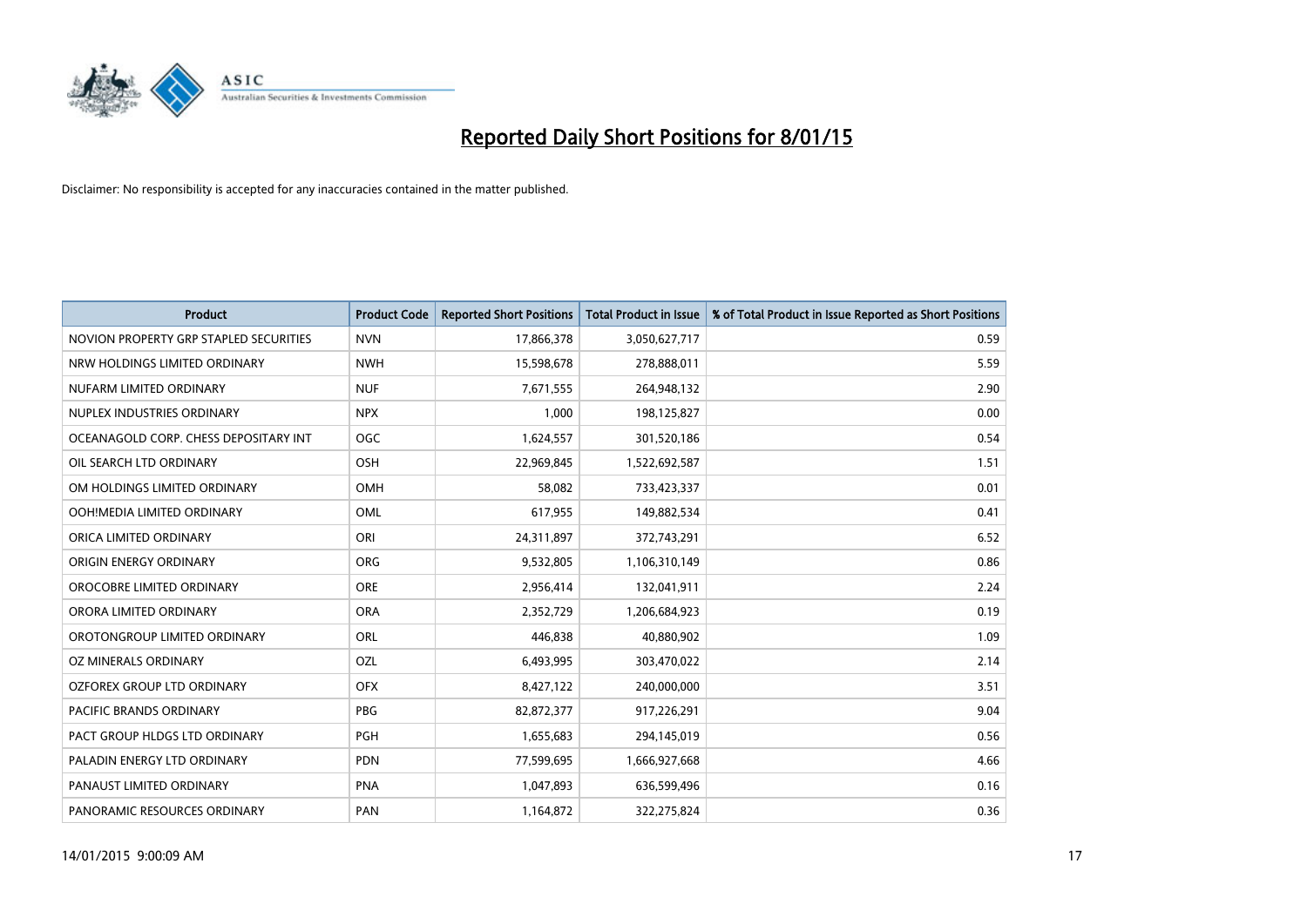

| <b>Product</b>                        | <b>Product Code</b> | <b>Reported Short Positions</b> | <b>Total Product in Issue</b> | % of Total Product in Issue Reported as Short Positions |
|---------------------------------------|---------------------|---------------------------------|-------------------------------|---------------------------------------------------------|
| PAPERLINX LIMITED ORDINARY            | <b>PPX</b>          | 57,743                          | 665, 181, 261                 | 0.01                                                    |
| PATTIES FOODS LTD ORDINARY            | <b>PFL</b>          | 9,001                           | 139,234,153                   | 0.01                                                    |
| PEET LIMITED ORDINARY                 | <b>PPC</b>          | 47,852                          | 484,853,684                   | 0.01                                                    |
| PENINSULA ENERGY LTD RIGHTS 16-JAN-15 | <b>PENR</b>         | 2,460,000                       | 2,632,004,431                 | 0.09                                                    |
| PERPETUAL LIMITED ORDINARY            | <b>PPT</b>          | 1,178,578                       | 46,574,426                    | 2.53                                                    |
| PERSEUS MINING LTD ORDINARY           | PRU                 | 18,990,122                      | 526,656,401                   | 3.61                                                    |
| PHARMAXIS LTD ORDINARY                | <b>PXS</b>          | 8,777                           | 310,265,349                   | 0.00                                                    |
| PHOSPHAGENICS LTD. ORDINARY           | POH                 | 43,750                          | 1,261,965,957                 | 0.00                                                    |
| PLATINUM ASSET ORDINARY               | <b>PTM</b>          | 2,050,385                       | 581,895,380                   | 0.35                                                    |
| PLATINUM AUSTRALIA ORDINARY           | <b>PLA</b>          | 836,127                         | 504,968,043                   | 0.17                                                    |
| PLATINUM CAPITAL LTD ORDINARY         | <b>PMC</b>          | 1,742                           | 232,190,254                   | 0.00                                                    |
| PMP LIMITED ORDINARY                  | <b>PMP</b>          | 27,581                          | 323,781,124                   | 0.01                                                    |
| POSEIDON NICK LTD ORDINARY            | <b>POS</b>          | 932,960                         | 680,250,810                   | 0.14                                                    |
| PRANA BIOTECHNOLOGY ORDINARY          | PBT                 | 2,268,732                       | 488,936,960                   | 0.46                                                    |
| PREMIER INVESTMENTS ORDINARY          | <b>PMV</b>          | 912,925                         | 155,900,075                   | 0.59                                                    |
| PRIMARY HEALTH CARE ORDINARY          | PRY                 | 30,873,641                      | 512,130,550                   | 6.03                                                    |
| PRIME MEDIA GRP LTD ORDINARY          | PRT                 | 990,062                         | 366,330,303                   | 0.27                                                    |
| PROGRAMMED ORDINARY                   | <b>PRG</b>          | 893,994                         | 118,651,911                   | 0.75                                                    |
| PROMESA LIMITED ORDINARY              | <b>PRA</b>          | 1,848,713                       | 384,412,465                   | 0.48                                                    |
| PURA VIDA ENERGY NL ORDINARY          | <b>PVD</b>          | 232,517                         | 131,730,698                   | 0.18                                                    |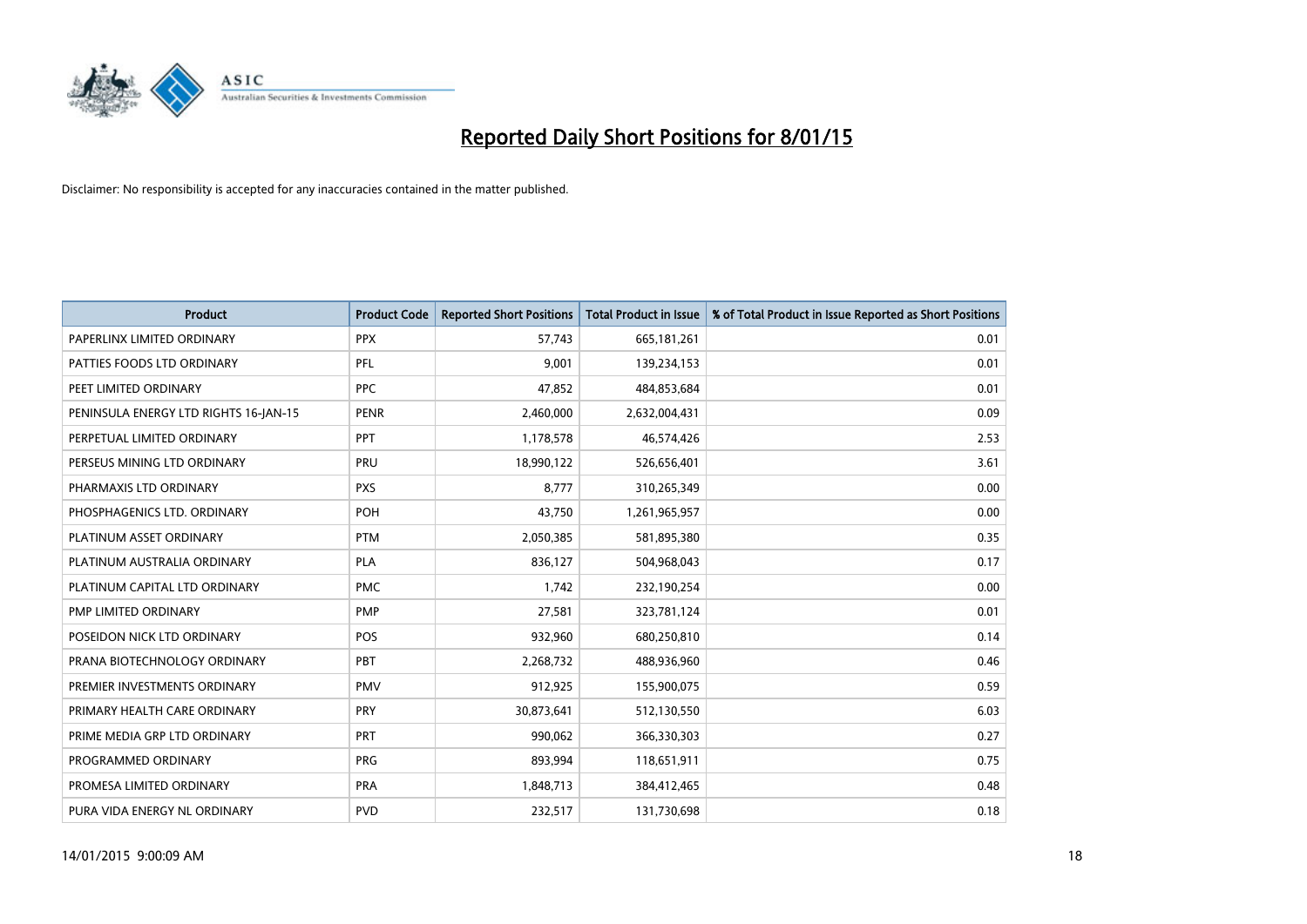

| <b>Product</b>                      | <b>Product Code</b> | <b>Reported Short Positions</b> | <b>Total Product in Issue</b> | % of Total Product in Issue Reported as Short Positions |
|-------------------------------------|---------------------|---------------------------------|-------------------------------|---------------------------------------------------------|
| <b>QANTAS AIRWAYS ORDINARY</b>      | QAN                 | 1,919,617                       | 2,196,330,250                 | 0.09                                                    |
| OBE INSURANCE GROUP ORDINARY        | OBE                 | 15,879,144                      | 1,364,945,301                 | 1.16                                                    |
| <b>QUBE HOLDINGS LTD ORDINARY</b>   | QUB                 | 2,852,231                       | 1,054,428,076                 | 0.27                                                    |
| RAMSAY HEALTH CARE ORDINARY         | <b>RHC</b>          | 470,763                         | 202,081,252                   | 0.23                                                    |
| <b>RCG CORPORATION LTD ORDINARY</b> | <b>RCG</b>          | 318,137                         | 263,808,625                   | 0.12                                                    |
| <b>RCR TOMLINSON ORDINARY</b>       | <b>RCR</b>          | 818,649                         | 139,000,806                   | 0.59                                                    |
| <b>REA GROUP ORDINARY</b>           | <b>REA</b>          | 2,228,202                       | 131,714,699                   | 1.69                                                    |
| RECALL HOLDINGS LTD ORDINARY        | <b>REC</b>          | 918,396                         | 313,674,711                   | 0.29                                                    |
| <b>RECKON LIMITED ORDINARY</b>      | <b>RKN</b>          | 1,437,826                       | 112,084,762                   | 1.28                                                    |
| <b>RED 5 LIMITED ORDINARY</b>       | <b>RED</b>          | 174,740                         | 759,451,008                   | 0.02                                                    |
| RED FORK ENERGY ORDINARY            | <b>RFE</b>          | 112,160                         | 501,051,719                   | 0.02                                                    |
| REDBANK ENERGY LTD ORDINARY         | <b>AEJ</b>          | 13                              | 786,287                       | 0.00                                                    |
| REECE AUSTRALIA LTD. ORDINARY       | <b>REH</b>          | 90                              | 99,600,000                    | 0.00                                                    |
| <b>REGIONAL EXPRESS ORDINARY</b>    | <b>REX</b>          | 45,582                          | 110,154,375                   | 0.04                                                    |
| REGIS HEALTHCARE LTD ORDINARY       | <b>REG</b>          | 968,367                         | 300,345,797                   | 0.32                                                    |
| REGIS RESOURCES ORDINARY            | <b>RRL</b>          | 52,196,599                      | 499,781,595                   | 10.44                                                   |
| RESMED INC CDI 10:1                 | <b>RMD</b>          | 33,540,484                      | 1,397,522,030                 | 2.40                                                    |
| RESOLUTE MINING ORDINARY            | <b>RSG</b>          | 3,281,605                       | 641,189,223                   | 0.51                                                    |
| <b>RESOURCE GENERATION ORDINARY</b> | <b>RES</b>          | 1,220                           | 581,380,338                   | 0.00                                                    |
| RETAIL FOOD GROUP ORDINARY          | <b>RFG</b>          | 4,265,597                       | 159,386,728                   | 2.68                                                    |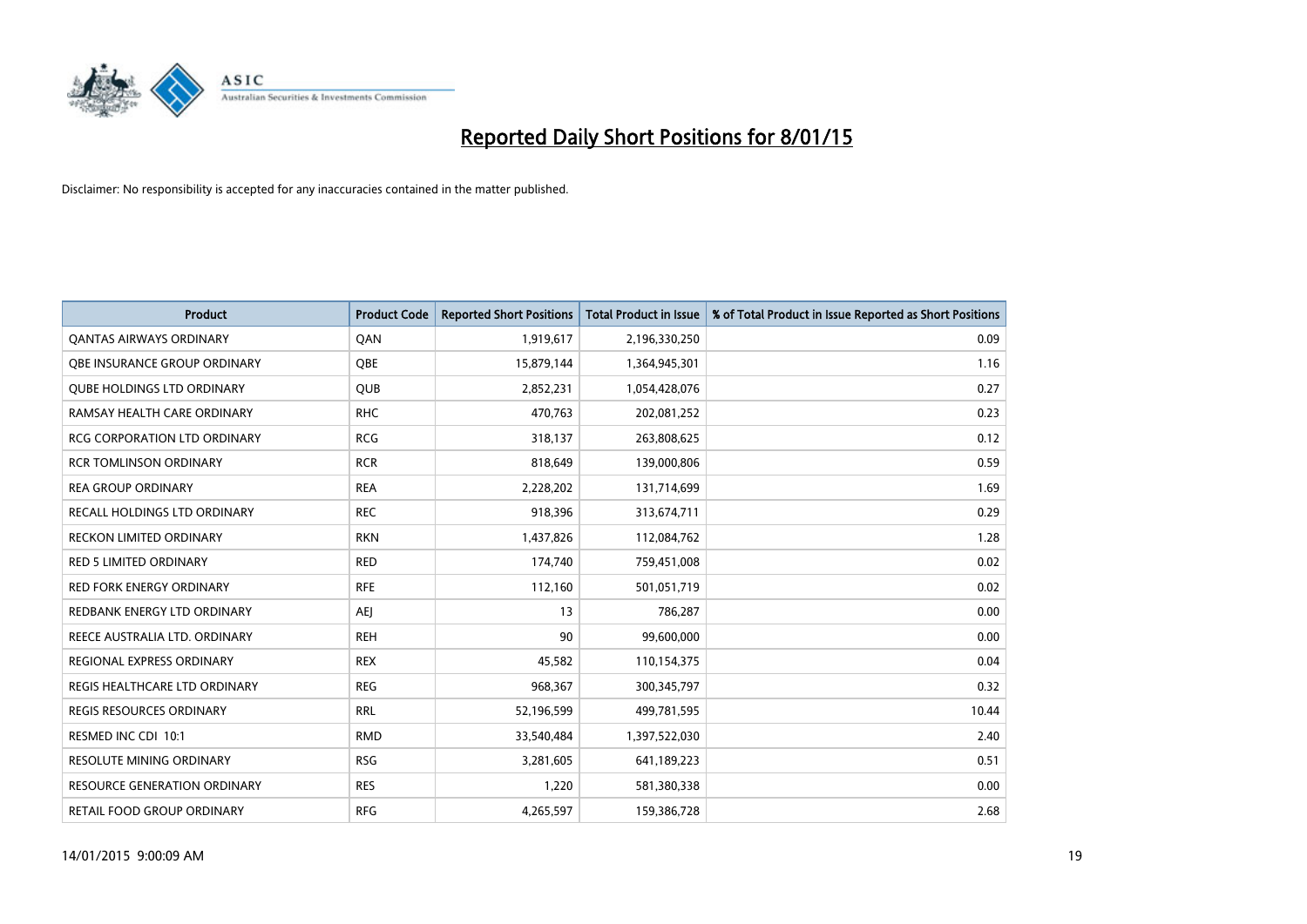

| <b>Product</b>                        | <b>Product Code</b> | <b>Reported Short Positions</b> | <b>Total Product in Issue</b> | % of Total Product in Issue Reported as Short Positions |
|---------------------------------------|---------------------|---------------------------------|-------------------------------|---------------------------------------------------------|
| REX MINERALS LIMITED ORDINARY         | <b>RXM</b>          | 845,602                         | 220,519,784                   | 0.38                                                    |
| RHINOMED LTD ORDINARY                 | <b>RNO</b>          | 4,400                           | 539,438,635                   | 0.00                                                    |
| RIO TINTO LIMITED ORDINARY            | <b>RIO</b>          | 4,500,397                       | 435,758,720                   | 1.03                                                    |
| ROC OIL COMPANY ORDINARY              | <b>ROC</b>          | 338,957                         | 687,618,400                   | 0.05                                                    |
| <b>ROX RESOURCES ORDINARY</b>         | <b>RXL</b>          | 5,523,255                       | 849,673,095                   | 0.65                                                    |
| ROYAL WOLF HOLDINGS ORDINARY          | <b>RWH</b>          | 191,790                         | 100,387,052                   | 0.19                                                    |
| SAI GLOBAL LIMITED ORDINARY           | SAI                 | 694,312                         | 211,761,727                   | 0.33                                                    |
| SALMAT LIMITED ORDINARY               | <b>SLM</b>          | 102,031                         | 159,812,799                   | 0.06                                                    |
| SAMSON OIL & GAS LTD ORDINARY         | SSN                 | 3,655,700                       | 2,837,782,022                 | 0.13                                                    |
| SANDFIRE RESOURCES ORDINARY           | <b>SFR</b>          | 2,652,842                       | 155,950,968                   | 1.70                                                    |
| <b>SANTOS LTD ORDINARY</b>            | <b>STO</b>          | 9,423,480                       | 982,305,081                   | 0.96                                                    |
| SARACEN MINERAL ORDINARY              | SAR                 | 3,069,039                       | 792,784,738                   | 0.39                                                    |
| SCA PROPERTY GROUP STAPLED SECURITIES | SCP                 | 21,926,533                      | 648,628,320                   | 3.38                                                    |
| <b>SCENTRE GRP STAPLED</b>            | SCG                 | 12,493,684                      | 5,324,296,678                 | 0.23                                                    |
| SEDGMAN LIMITED ORDINARY              | <b>SDM</b>          | 1,128,550                       | 227,059,277                   | 0.50                                                    |
| SEEK LIMITED ORDINARY                 | <b>SEK</b>          | 9,168,168                       | 342,622,917                   | 2.68                                                    |
| SELECT HARVESTS ORDINARY              | SHV                 | 1,129,202                       | 70,940,874                    | 1.59                                                    |
| SENEX ENERGY LIMITED ORDINARY         | <b>SXY</b>          | 87,362,016                      | 1,149,657,377                 | 7.60                                                    |
| SERVICE STREAM ORDINARY               | <b>SSM</b>          | 30                              | 386,389,873                   | 0.00                                                    |
| SEVEN GROUP HOLDINGS ORDINARY         | <b>SVW</b>          | 9,127,260                       | 296,260,281                   | 3.08                                                    |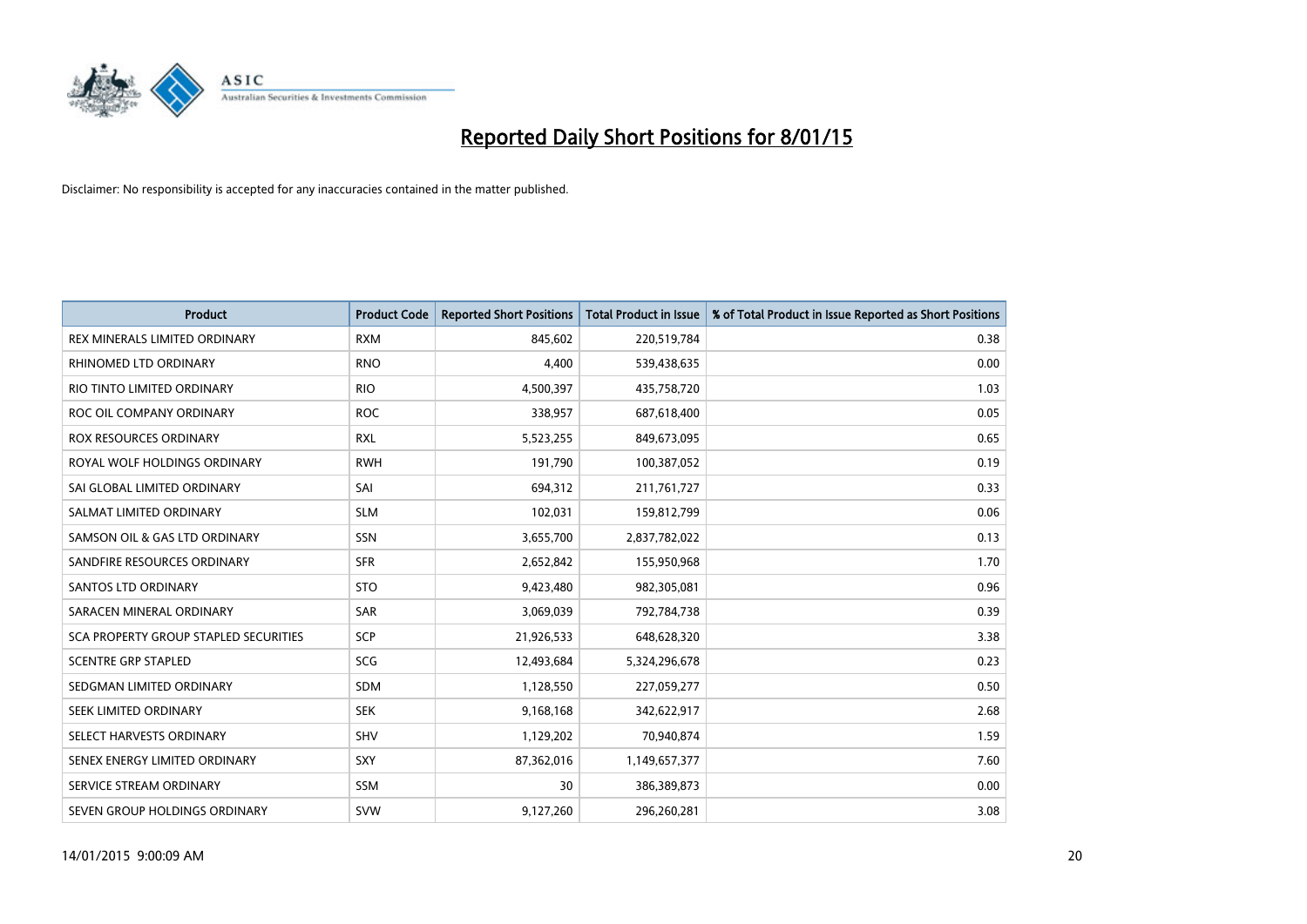

| <b>Product</b>                           | <b>Product Code</b> | <b>Reported Short Positions</b> | <b>Total Product in Issue</b> | % of Total Product in Issue Reported as Short Positions |
|------------------------------------------|---------------------|---------------------------------|-------------------------------|---------------------------------------------------------|
| SEVEN WEST MEDIA LTD ORDINARY            | <b>SWM</b>          | 6,571,414                       | 999,160,872                   | 0.66                                                    |
| SEYMOUR WHYTE LTD ORDINARY               | SWL                 | 53,826                          | 87,647,595                    | 0.06                                                    |
| SG FLEET GROUP LTD ORDINARY              | SGF                 | 531,217                         | 242,691,826                   | 0.22                                                    |
| SHINE CORPORATE ORDINARY                 | SHJ                 | 59,426                          | 172,400,081                   | 0.03                                                    |
| SIGMA PHARMACEUTICAL ORDINARY            | <b>SIP</b>          | 21,771,563                      | 1,108,086,575                 | 1.96                                                    |
| SILEX SYSTEMS ORDINARY                   | <b>SLX</b>          | 7,109,255                       | 170,467,339                   | 4.17                                                    |
| SILVER CHEF LIMITED ORDINARY             | <b>SIV</b>          | 4,891                           | 29,640,865                    | 0.02                                                    |
| SILVER LAKE RESOURCE ORDINARY            | <b>SLR</b>          | 19,969,136                      | 503,233,971                   | 3.97                                                    |
| SIMONDS GRP LTD ORDINARY                 | <b>SIO</b>          | 656,557                         | 151,412,268                   | 0.43                                                    |
| SIMS METAL MGMT LTD ORDINARY             | SGM                 | 15,608,911                      | 204,691,883                   | 7.63                                                    |
| SINGAPORE TELECOMM. CHESS DEPOSITARY INT | SGT                 | 1,028,174                       | 123,654,879                   | 0.83                                                    |
| SINO GAS ENERGY ORDINARY                 | <b>SEH</b>          | 11,722,474                      | 1,544,247,358                 | 0.76                                                    |
| SIRIUS RESOURCES NL ORDINARY             | <b>SIR</b>          | 17,328,815                      | 341,438,269                   | 5.08                                                    |
| SIRTEX MEDICAL ORDINARY                  | <b>SRX</b>          | 218,893                         | 56,530,231                    | 0.39                                                    |
| SKILLED GROUP LTD ORDINARY               | <b>SKE</b>          | 5,223,556                       | 235,753,791                   | 2.22                                                    |
| SKY NETWORK ORDINARY                     | <b>SKT</b>          | 11,476,598                      | 389,139,785                   | 2.95                                                    |
| SKYCITY ENT GRP LTD ORDINARY             | <b>SKC</b>          | 8,772,620                       | 587,472,741                   | 1.49                                                    |
| <b>SLATER &amp; GORDON ORDINARY</b>      | SGH                 | 5,285,916                       | 208,695,621                   | 2.53                                                    |
| SMS MANAGEMENT, ORDINARY                 | <b>SMX</b>          | 1,504,533                       | 69,318,017                    | 2.17                                                    |
| SONIC HEALTHCARE ORDINARY                | SHL                 | 2,817,129                       | 401,401,556                   | 0.70                                                    |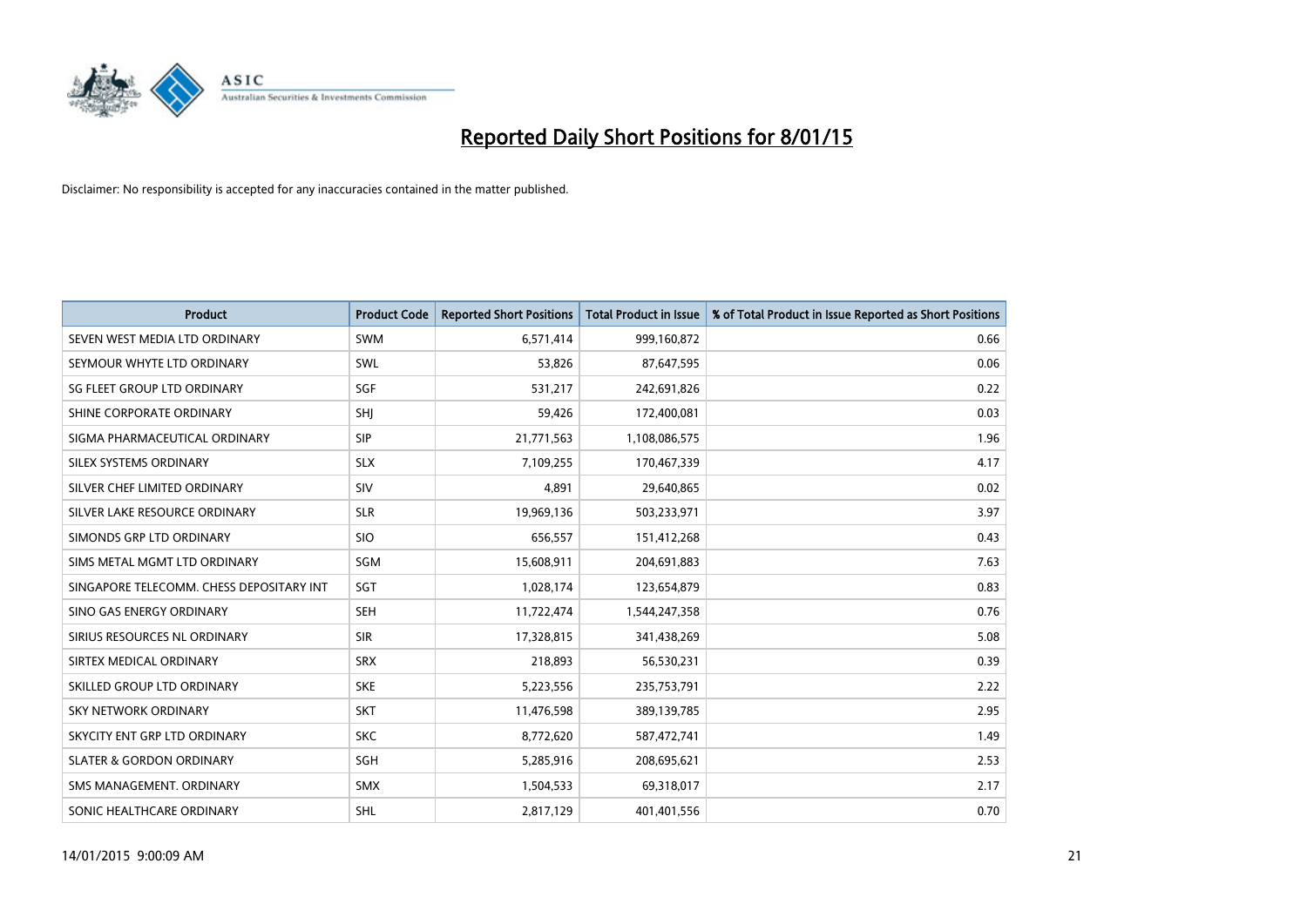

| <b>Product</b>                           | <b>Product Code</b> | <b>Reported Short Positions</b> | <b>Total Product in Issue</b> | % of Total Product in Issue Reported as Short Positions |
|------------------------------------------|---------------------|---------------------------------|-------------------------------|---------------------------------------------------------|
| SOUL PATTINSON (W.H) ORDINARY            | SOL                 | 39,939                          | 239,395,320                   | 0.02                                                    |
| SPARK INFRASTRUCTURE STAPLED US PROHIBT. | SKI                 | 23,283,756                      | 1,466,360,128                 | 1.59                                                    |
| SPARK NEW ZEALAND ORDINARY               | <b>SPK</b>          | 9,409,285                       | 1,834,775,347                 | 0.51                                                    |
| SPDR 200 FUND ETF UNITS                  | <b>STW</b>          | 24,125                          | 48,246,865                    | 0.05                                                    |
| SPECIALTY FASHION ORDINARY               | <b>SFH</b>          | 31,994                          | 192,236,121                   | 0.02                                                    |
| SPOTLESS GRP HLD LTD ORDINARY            | <b>SPO</b>          | 31,683,234                      | 1,098,290,178                 | 2.88                                                    |
| ST BARBARA LIMITED ORDINARY              | SBM                 | 9,514,320                       | 495,102,525                   | 1.92                                                    |
| STARPHARMA HOLDINGS ORDINARY             | SPL                 | 9,378,604                       | 319,080,325                   | 2.94                                                    |
| STEADFAST GROUP LTD ORDINARY             | <b>SDF</b>          | 17,660,124                      | 503,352,992                   | 3.51                                                    |
| STHN CROSS MEDIA ORDINARY                | <b>SXL</b>          | 39,031,288                      | 732,319,622                   | 5.33                                                    |
| STOCKLAND UNITS/ORD STAPLED              | <b>SGP</b>          | 5,628,397                       | 2,348,746,744                 | 0.24                                                    |
| STRAITS RES LTD. ORDINARY                | <b>SRO</b>          | 20,212                          | 1,217,730,293                 | 0.00                                                    |
| STW COMMUNICATIONS ORDINARY              | SGN                 | 6,090,534                       | 409,699,000                   | 1.49                                                    |
| <b>SUNCORP GROUP LTD ORDINARY</b>        | <b>SUN</b>          | 5,379,011                       | 1,286,600,980                 | 0.42                                                    |
| SUNDANCE ENERGY ORDINARY                 | <b>SEA</b>          | 5,557,010                       | 549,295,839                   | 1.01                                                    |
| SUNDANCE RESOURCES ORDINARY              | SDL                 | 81,388,506                      | 3,089,651,736                 | 2.63                                                    |
| SUNLAND GROUP LTD ORDINARY               | <b>SDG</b>          | 128,373                         | 181,710,087                   | 0.07                                                    |
| SUPER RET REP LTD ORDINARY               | SUL                 | 22,031,078                      | 197,030,571                   | 11.18                                                   |
| SWICK MINING ORDINARY                    | <b>SWK</b>          | 50,000                          | 217,643,703                   | 0.02                                                    |
| SYD AIRPORT STAPLED US PROHIBIT.         | <b>SYD</b>          | 34,875,717                      | 2,216,216,041                 | 1.57                                                    |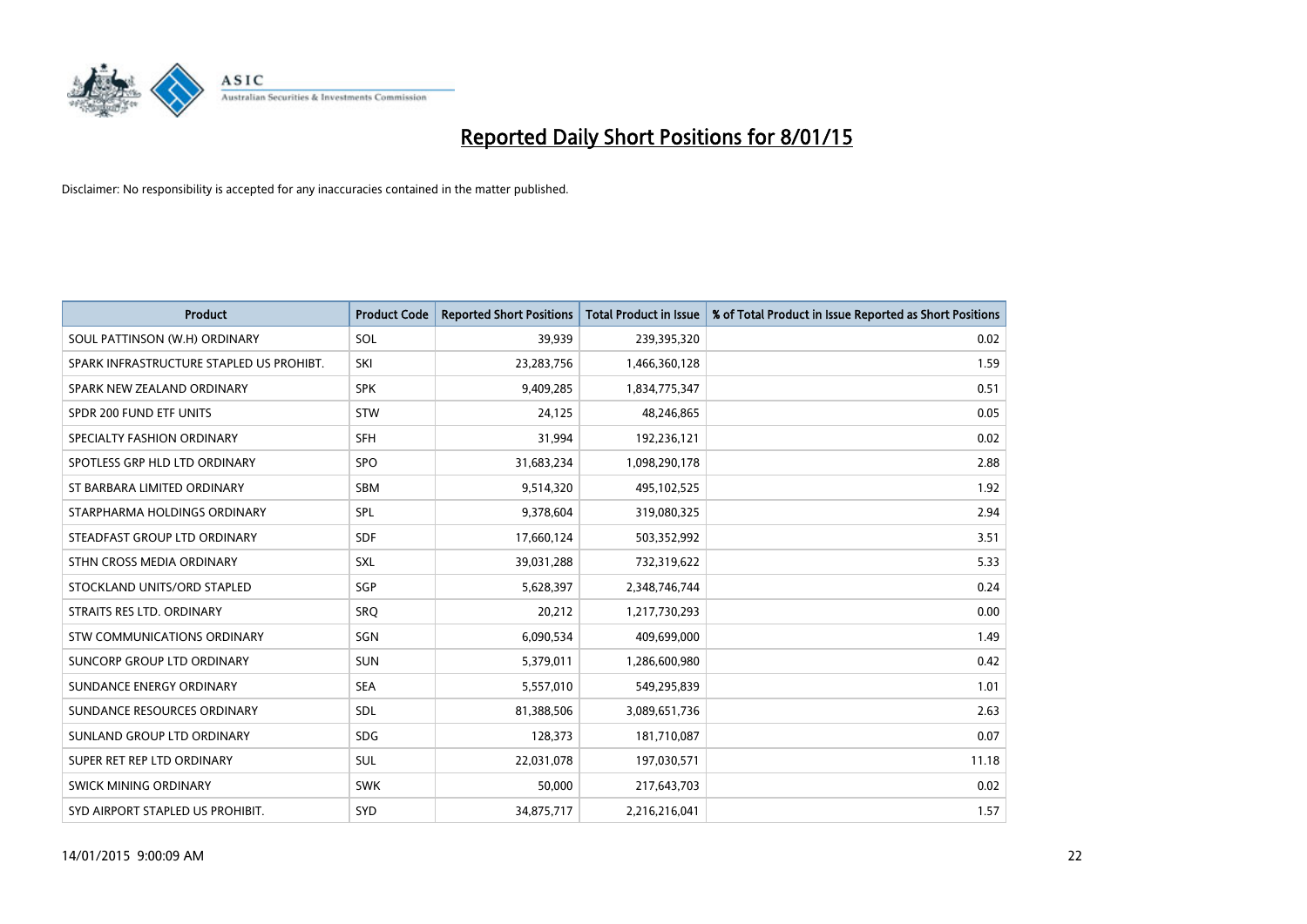

| <b>Product</b>                     | <b>Product Code</b> | <b>Reported Short Positions</b> | <b>Total Product in Issue</b> | % of Total Product in Issue Reported as Short Positions |
|------------------------------------|---------------------|---------------------------------|-------------------------------|---------------------------------------------------------|
| SYRAH RESOURCES ORDINARY           | <b>SYR</b>          | 6,102,408                       | 164,135,076                   | 3.72                                                    |
| TABCORP HOLDINGS LTD ORDINARY      | <b>TAH</b>          | 15,422,190                      | 765,652,364                   | 2.01                                                    |
| TAP OIL LIMITED ORDINARY           | <b>TAP</b>          | 108,722                         | 243,186,639                   | 0.04                                                    |
| TASSAL GROUP LIMITED ORDINARY      | <b>TGR</b>          | 77,329                          | 146,897,115                   | 0.05                                                    |
| <b>TATTS GROUP LTD ORDINARY</b>    | <b>TTS</b>          | 24,763,544                      | 1,445,759,948                 | 1.71                                                    |
| <b>TECHNOLOGY ONE ORDINARY</b>     | <b>TNE</b>          | 3,517,155                       | 309,104,455                   | 1.14                                                    |
| TELSTRA CORPORATION. ORDINARY      | <b>TLS</b>          | 67,754,812                      | 12,225,655,836                | 0.55                                                    |
| TEN NETWORK HOLDINGS ORDINARY      | <b>TEN</b>          | 139,541,227                     | 2,630,984,596                 | 5.30                                                    |
| TERANGA GOLD CORP CDI 1:1          | <b>TGZ</b>          | 1,374                           | 73,048,329                    | 0.00                                                    |
| TFS CORPORATION LTD ORDINARY       | <b>TFC</b>          | 9,570,100                       | 326,983,445                   | 2.93                                                    |
| THE PAS GROUP LTD ORDINARY         | PGR                 | 10,764                          | 136,690,860                   | 0.01                                                    |
| THE REJECT SHOP ORDINARY           | <b>TRS</b>          | 2,193,639                       | 28,844,648                    | 7.61                                                    |
| THINK CHILDCARE EDU ORDINARY       | <b>TNK</b>          | 500,000                         | 39,600,000                    | 1.26                                                    |
| THORN GROUP LIMITED ORDINARY       | <b>TGA</b>          | 382,237                         | 150,634,985                   | 0.25                                                    |
| TIGER RESOURCES ORDINARY           | <b>TGS</b>          | 6,242,105                       | 1,143,541,406                 | 0.55                                                    |
| TOLL HOLDINGS LTD ORDINARY         | <b>TOL</b>          | 28,968,084                      | 717,437,878                   | 4.04                                                    |
| TORO ENERGY LIMITED ORDINARY       | <b>TOE</b>          | 22,099                          | 1,903,769,581                 | 0.00                                                    |
| <b>TOWER LIMITED ORDINARY</b>      | <b>TWR</b>          | 1,000                           | 178,145,130                   | 0.00                                                    |
| <b>TOX FREE SOLUTIONS ORDINARY</b> | <b>TOX</b>          | 2,193,400                       | 133,752,359                   | 1.64                                                    |
| TPG TELECOM LIMITED ORDINARY       | <b>TPM</b>          | 14,060,726                      | 793,808,141                   | 1.77                                                    |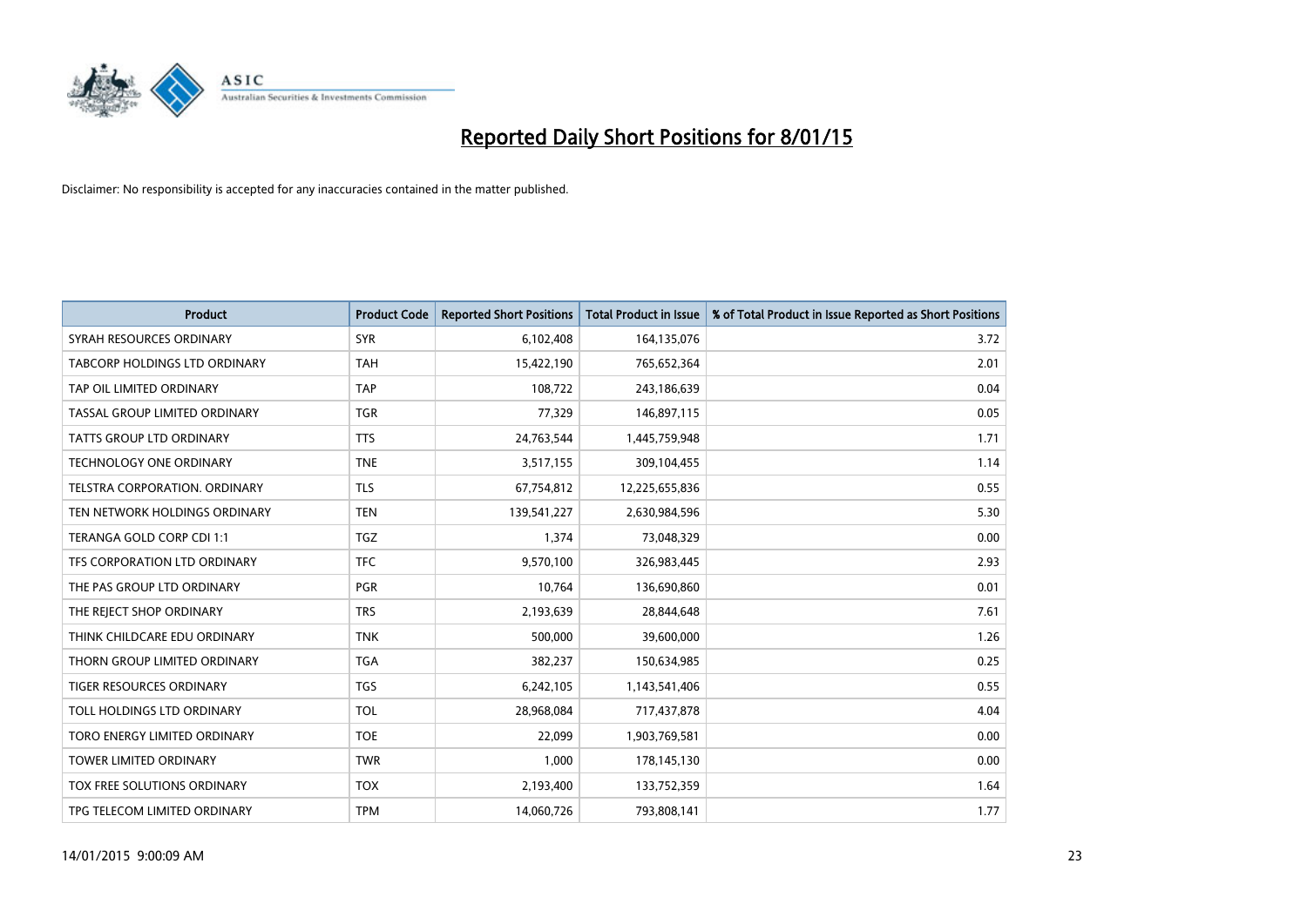

| <b>Product</b>                       | <b>Product Code</b> | <b>Reported Short Positions</b> | <b>Total Product in Issue</b> | % of Total Product in Issue Reported as Short Positions |
|--------------------------------------|---------------------|---------------------------------|-------------------------------|---------------------------------------------------------|
| <b>TRADE ME GROUP ORDINARY</b>       | <b>TME</b>          | 5,637,742                       | 396,830,595                   | 1.42                                                    |
| TRANSFIELD SERVICES ORDINARY         | <b>TSE</b>          | 6,327,839                       | 512,457,716                   | 1.23                                                    |
| TRANSPACIFIC INDUST, ORDINARY        | <b>TPI</b>          | 75,463,316                      | 1,579,648,778                 | 4.78                                                    |
| TRANSURBAN GROUP TRIPLE STAPLED SEC. | TCL                 | 11,827,748                      | 1,906,390,878                 | 0.62                                                    |
| <b>TREASURY GROUP ORDINARY</b>       | <b>TRG</b>          | 66,250                          | 26,624,328                    | 0.25                                                    |
| TREASURY WINE ESTATE ORDINARY        | <b>TWE</b>          | 13,563,450                      | 651,261,403                   | 2.08                                                    |
| TROY RESOURCES LTD ORDINARY          | <b>TRY</b>          | 2,694,565                       | 195,265,161                   | 1.38                                                    |
| UGL LIMITED ORDINARY                 | UGL                 | 20,495,945                      | 166,511,240                   | 12.31                                                   |
| UNILIFE CORPORATION CDI 6:1          | <b>UNS</b>          | 107,453                         | 275,307,258                   | 0.04                                                    |
| UNITY MINING LTD ORDINARY            | <b>UML</b>          | 319,871                         | 1,140,312,866                 | 0.03                                                    |
| UXC LIMITED ORDINARY                 | <b>UXC</b>          | 1,845,501                       | 331,468,991                   | 0.56                                                    |
| <b>VEDA GROUP LTD ORDINARY</b>       | <b>VED</b>          | 12,598,639                      | 842,055,406                   | 1.50                                                    |
| <b>VENTURE MINERALS ORDINARY</b>     | <b>VMS</b>          | 238,000                         | 287,320,170                   | 0.08                                                    |
| <b>VILLAGE ROADSHOW LTD ORDINARY</b> | <b>VRL</b>          | 1,144,877                       | 159,515,151                   | 0.72                                                    |
| VIRGIN AUS HLDG LTD ORDINARY         | <b>VAH</b>          | 40,578,559                      | 3,524,912,131                 | 1.15                                                    |
| VIRTUS HEALTH LTD ORDINARY           | <b>VRT</b>          | 6,053,752                       | 79,885,938                    | 7.58                                                    |
| VISION EYE INSTITUTE ORDINARY        | <b>VEI</b>          | 1,586,666                       | 178,873,554                   | 0.89                                                    |
| <b>VOCATION LTD ORDINARY</b>         | <b>VET</b>          | 11,474,851                      | 230,000,000                   | 4.99                                                    |
| <b>VOCUS COMMS LTD ORDINARY</b>      | <b>VOC</b>          | 1,804,884                       | 105,385,283                   | 1.71                                                    |
| WAM CAPITAL LIMITED ORDINARY         | <b>WAM</b>          | 171                             | 345,405,201                   | 0.00                                                    |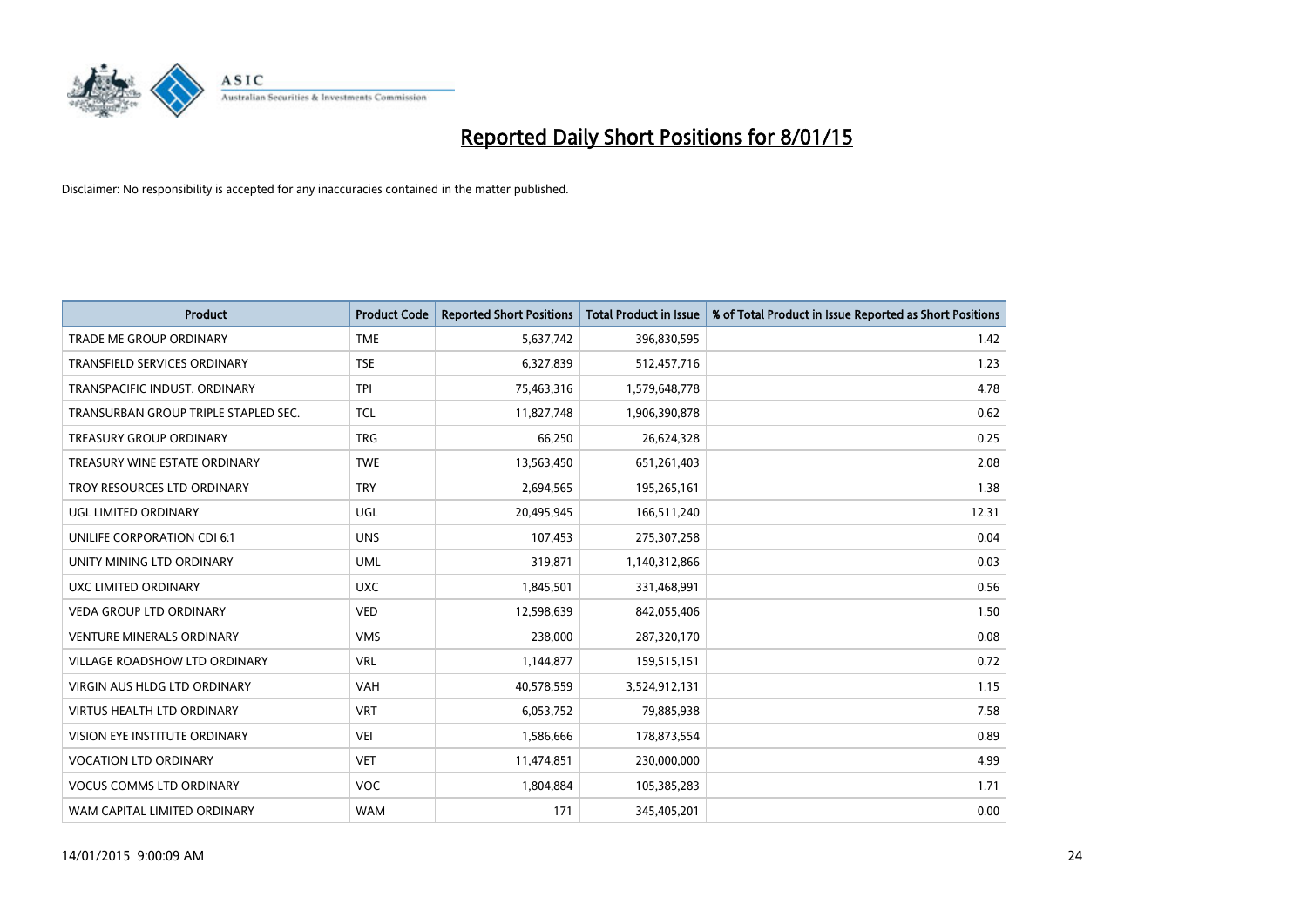

| <b>Product</b>                       | <b>Product Code</b> | <b>Reported Short Positions</b> | <b>Total Product in Issue</b> | % of Total Product in Issue Reported as Short Positions |
|--------------------------------------|---------------------|---------------------------------|-------------------------------|---------------------------------------------------------|
| WARRNAMBOOL CHEESE ORDINARY          | <b>WCB</b>          | 19                              | 56,098,797                    | 0.00                                                    |
| <b>WATPAC LIMITED ORDINARY</b>       | <b>WTP</b>          | 2,262,276                       | 189,258,397                   | 1.20                                                    |
| <b>WDS LIMITED ORDINARY</b>          | <b>WDS</b>          | 546,680                         | 144,740,614                   | 0.38                                                    |
| WEBJET LIMITED ORDINARY              | <b>WEB</b>          | 1,397,615                       | 79,397,959                    | 1.76                                                    |
| <b>WESFARMERS LIMITED ORDINARY</b>   | <b>WES</b>          | 7,150,187                       | 1,123,752,517                 | 0.64                                                    |
| WESTERN AREAS LTD ORDINARY           | <b>WSA</b>          | 4,459,912                       | 232,580,131                   | 1.92                                                    |
| WESTERN DESERT RES. ORDINARY         | <b>WDR</b>          | 2,490,070                       | 620,049,919                   | 0.40                                                    |
| WESTERN DESERT RES. RIGHTS 31-MAR-14 | <b>WDRR</b>         | 17,835                          | 120,009,662                   | 0.01                                                    |
| <b>WESTFIELD CORP STAPLED</b>        | <b>WFD</b>          | 6,241,710                       | 2,078,089,686                 | 0.30                                                    |
| WESTFIELD GROUP ORD/UNIT STAPLED SEC | <b>WDC</b>          | 945,234                         | 2,078,089,686                 | 0.05                                                    |
| WESTPAC BANKING CORP ORDINARY        | <b>WBC</b>          | 35,907,696                      | 3,120,176,969                 | 1.15                                                    |
| WHITE ENERGY COMPANY ORDINARY        | <b>WEC</b>          | 716,252                         | 328,374,494                   | 0.22                                                    |
| WHITEHAVEN COAL ORDINARY             | <b>WHC</b>          | 96,830,246                      | 1,025,760,027                 | 9.44                                                    |
| WIDE BAY AUST LTD ORDINARY           | <b>WBB</b>          | 1,201                           | 36,796,608                    | 0.00                                                    |
| WOODSIDE PETROLEUM ORDINARY          | <b>WPL</b>          | 8,070,958                       | 823,910,657                   | 0.98                                                    |
| WOOLWORTHS LIMITED ORDINARY          | <b>WOW</b>          | 48,306,179                      | 1,263,154,987                 | 3.82                                                    |
| <b>WORLEYPARSONS LTD ORDINARY</b>    | <b>WOR</b>          | 7,095,031                       | 244,265,551                   | 2.90                                                    |
| <b>XERO LTD ORDINARY</b>             | <b>XRO</b>          | 89,459                          | 128,346,648                   | 0.07                                                    |
| YANCOAL AUST LTD ORDINARY            | YAL                 | 368                             | 994,216,659                   | 0.00                                                    |
| YANCOAL AUST LTD RIGHTS 10-DEC-14    | <b>YALR</b>         | 16                              | 23,077,000                    | 0.00                                                    |